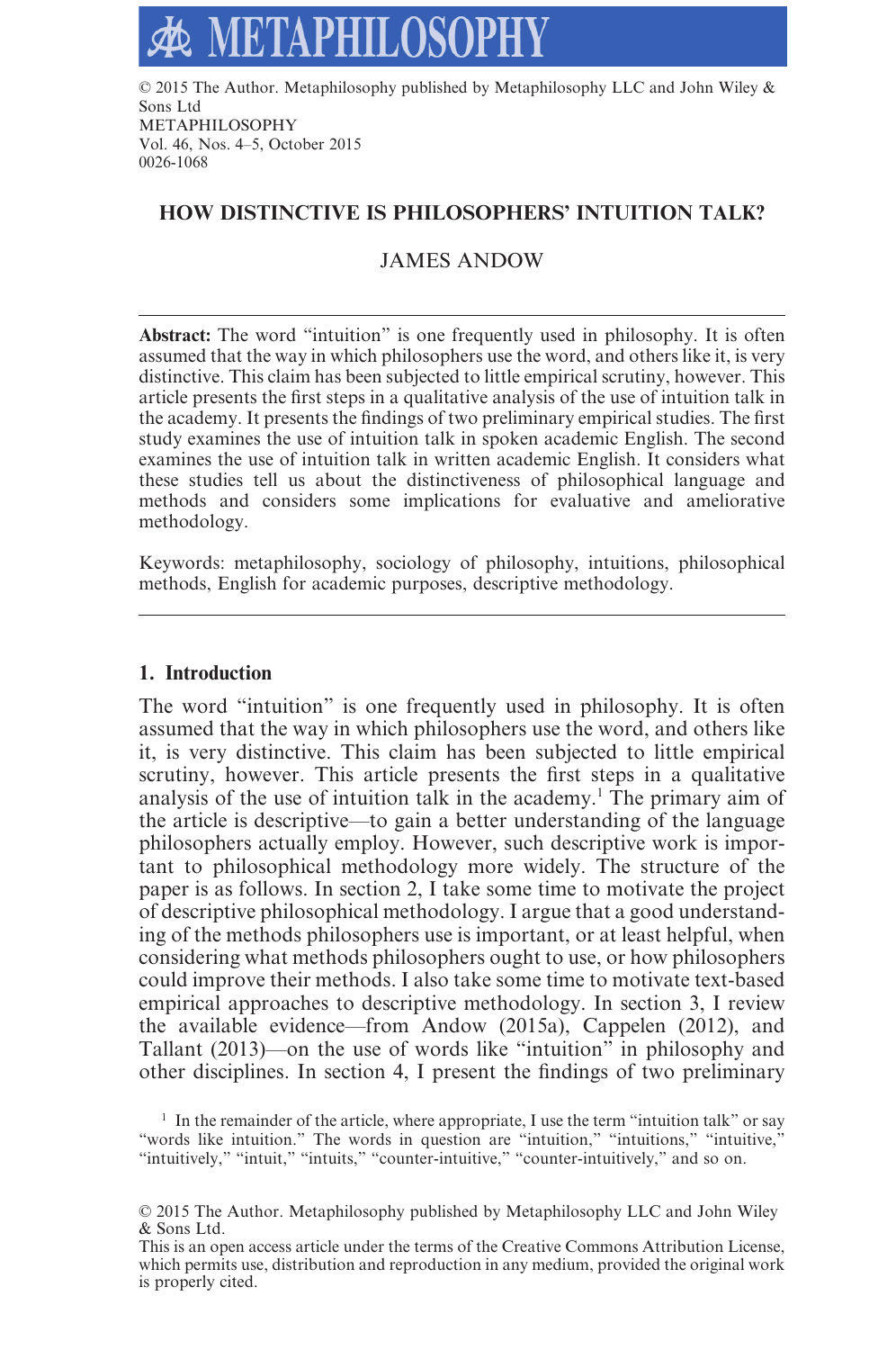empirical studies. The first study examines the use of intuition talk in spoken academic English (in Britain). The second examines the use of intuition talk in written academic English (in four disciplines). Finally, in section 5, I consider what these studies tell us about the distinctiveness of philosophical methods and consider some implications for evaluative and ameliorative methodology.

#### **2. The Importance of Descriptive Methodology**

Over the past few decades interest in philosophical methodology has seen a great surge. One major locus of attention has been the role of intuitions in philosophy (see, e.g., Pust 2014). Another has been the relation between philosophical methods and those of other disciplines (see, e.g., Williamson 2007). These issues can be approached with different types of questions in mind. One regard in which philosophers have been interested in philosophical methods concerns what we may call an evaluative project—they ask evaluative questions, such as whether intuitions are reliable or whether philosophical methods ought to be distinct from those of the sciences.2 But this is not the only project. Another is an ameliorative project. Ameliorative questions include, for example, whether there is anything we can do to improve philosophical methods, whether philosophers could fruitfully emulate their scientific colleagues. The final type of project I want to think about here is a descriptive project. The idea of a descriptive project is to provide an accurate picture of what methods philosophers actually use, regardless of whether those methods are any good or could be improved upon. Descriptive methodology is thus interested in questions including the following: Do philosophers use intuitions? If they do, in what ways? And are the methods philosophers use somehow distinctive to philosophy?

There is a sense in which the descriptive project is sensibly considered prior to both the evaluative and the ameliorative projects in methodology. One can ask evaluative and ameliorative questions in isolation from facts about what philosophical methods actually are. If possible, however, it would be more productive to start with a clear answer to the descriptive questions (*pace* Andow 2015b). If we know first what methods philosophers actually use and how distinctive they are, then we will avoid going astray in our evaluative and ameliorative projects. We will avoid giving negative evaluations of methods that no philosopher ever considered using. And we will avoid suggesting ways to improve upon methods that philosophers simply don't use. In addition, and more importantly, descriptive work, in clarifying and enriching our understanding of philosophical methods, can help us identify productive areas for evaluative and ameliorative work.

 $2$  There is a distinction to be drawn between evaluative and normative considerations, but I won't make it here.

<sup>© 2015</sup> The Author. Metaphilosophy published by Metaphilosophy LLC and John Wiley & Sons Ltd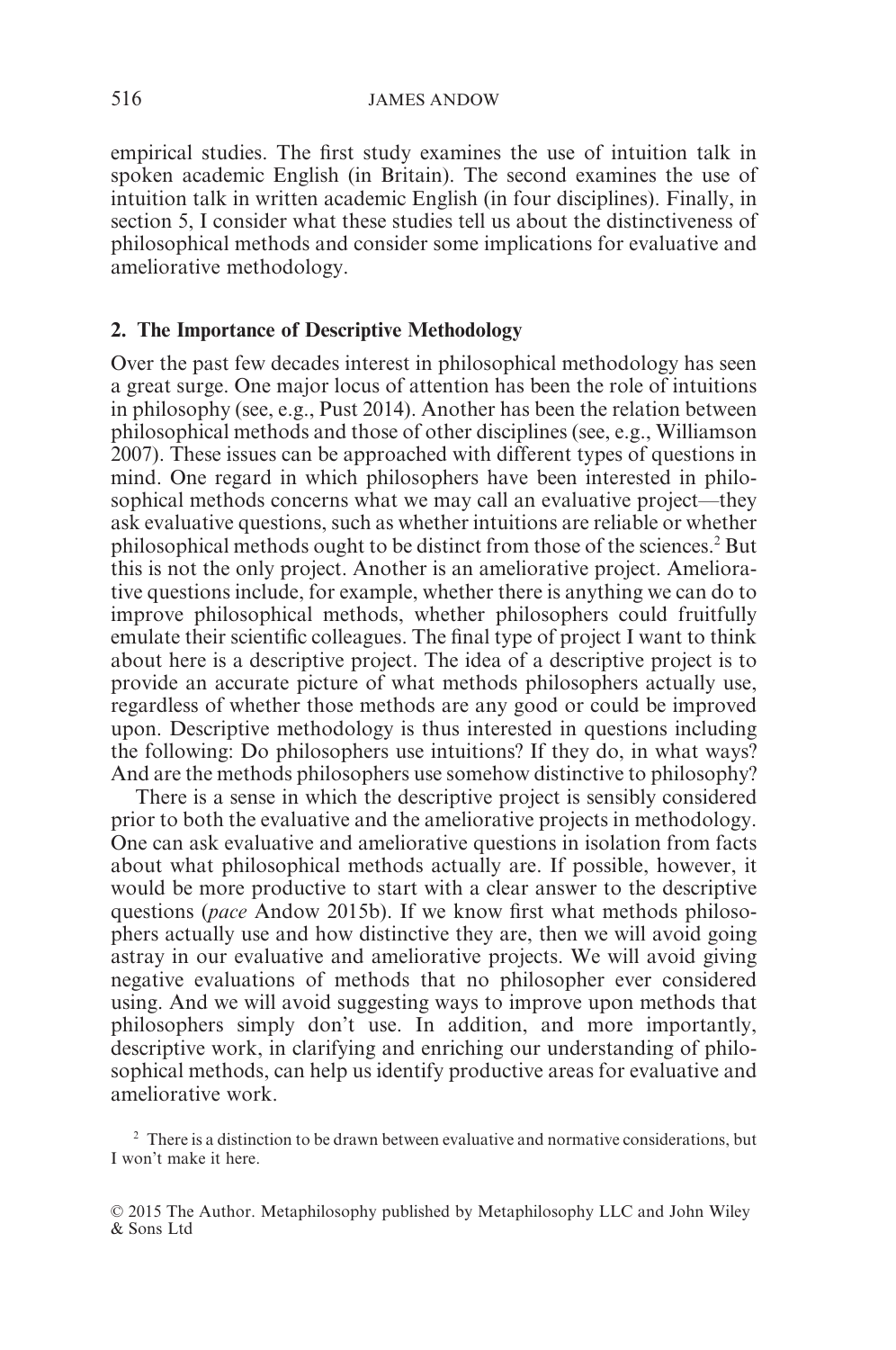I should make clear that I am not claiming that all work in evaluative and ameliorative methodology has to stop until we have a complete descriptive account of philosophical methods. The risk that methodologists have gone too far astray is probably small (*pace* Cappelen 2012). The experience of methodologists in philosophy should be expected to equip them with some understanding of the methods philosophers use in their philosophising. Nonetheless, it should be clear that descriptive work is an important complement to the rest of philosophical methodology. Studying philosophers' methods has the potential, for example, to direct methodologists' attention to important aspects of philosophical practice that are not immediately obvious.

It is a shame, then, that most of the methodological literature has proceeded without giving much critical attention to issues in descriptive methodology. In particular, it is a shame that our understanding of philosophical methods is not informed by systematic empirical study. Empirical work has an important role to play in descriptive methodology. Empirical work in evaluative and ameliorative methodology (or at least appeal to relevant empirical literature) is fairly common and widely recognised as important. Experimental philosophers have examined the reliability of various intuitions (see, e.g., Weinberg, Nichols, and Stich 2001). Philosophers interested in gender issues in the profession have identified negative epistemic effects that gender imbalances create and proposed various ameliorative strategies based on empirical research (see, e.g., Stich and Buckwalter 2014 and Saul 2013, and also Antony 2012's worries about Stich and Buckwalter 2014). The importance of empirical work in descriptive methodology has not typically been recognised, however, methodologists being happy, by and large, to proceed with a descriptive understanding of philosophical methods obtained from the armchair.

One way to study the methods of a discipline empirically is to examine the texts they produce. For example, suppose we want to know what role intuitions play in philosophy. One first step might be to ask what philosophers are talking about when they use the word "intuition." Textual analysis has the potential to help us assess claims about what the denotation of "intuition" and its cognates as used by philosophers might be.

#### **3. Extant Evidence**

To demonstrate the potential of text-based empirical work in descriptive methodology to inform, or reorient, evaluative or ameliorative methodology, we can review some of the extant work in the area. This also helps provide context for the studies I report later in the article.<sup>3</sup>

<sup>3</sup> One corpus-based study that I won't review in detail, because its concerns are somewhat different, is that of Overton (2013). Overton examines use of "explain" within science journals. A similar study (drawing on grounded theory) was used by Aberdein and Pease in

<sup>© 2015</sup> The Author. Metaphilosophy published by Metaphilosophy LLC and John Wiley & Sons Ltd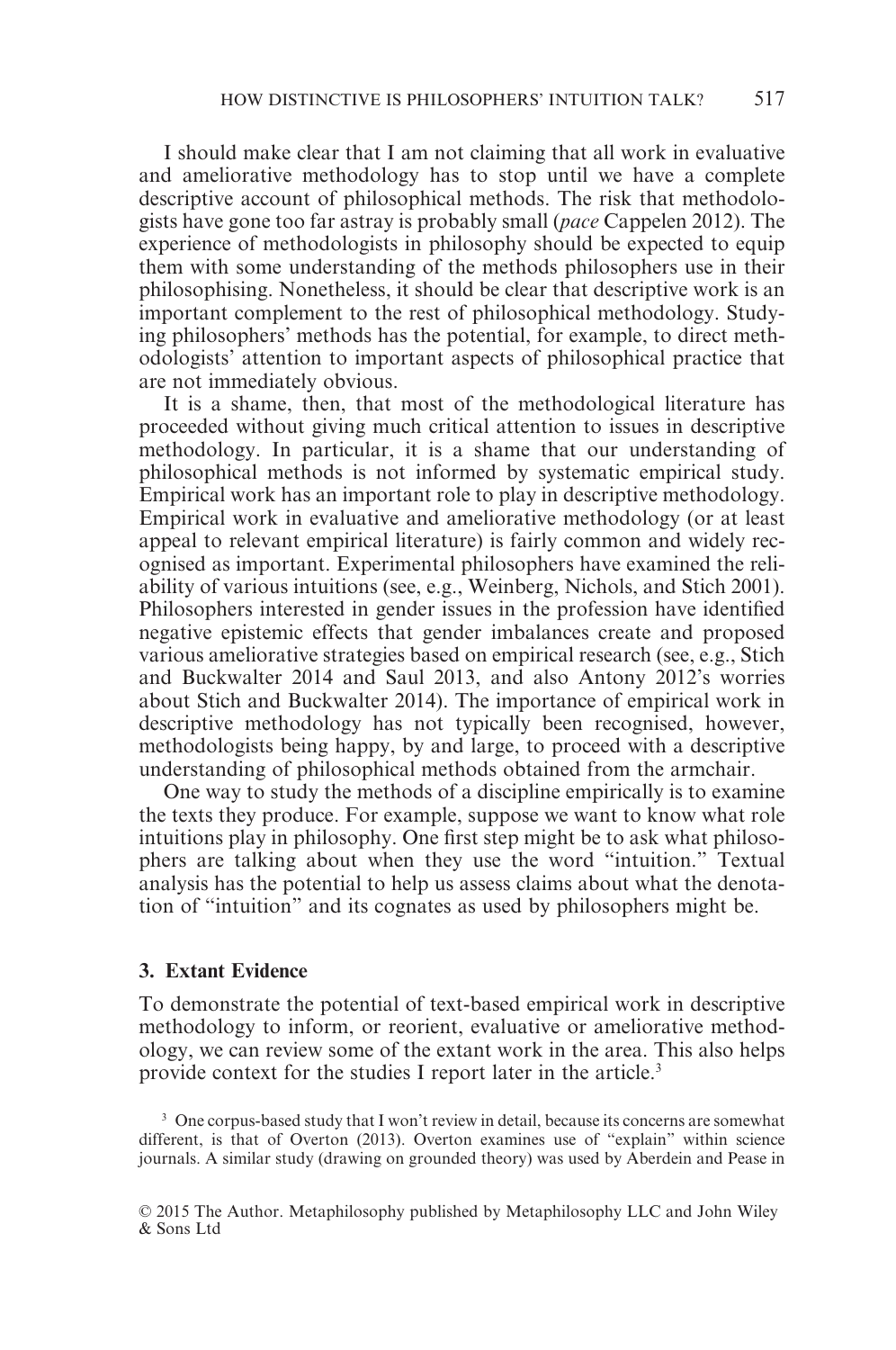In this section, I'm going to look at three previous studies:<sup>4</sup>

- Cappelen 2012, which presents an informal study of philosophers' use of intuition talk and compares it to intuition talk in ordinary English.
- Tallant 2013, which presents a study of intuition talk in physics.
- Andow 2015a, in which I present a *quantitative* diachronic study of intuition talk in the academy over the twentieth century.

One central question, which many have focused on in descriptive philosophical methodology, is whether philosophers rely on intuitions in some distinctive way. Analysis of philosophers' language can speak to this issue. If, on examination, philosophers seem to use intuition talk in a distinctive way—or, as Cappelen puts it, "philosophers have developed an idiolect in which 'intuitive' means something different from what it means in [ordinary] English" (2012, 28)—this could provide evidence in support of the claim that there is a distinctive philosophical practice of appealing to intuitions as evidence.<sup>5</sup> If, on the other hand, it turned out that philosophers' use of intuition talk much resembled non-philosophers' use of intuition talk, then this could serve to undermine the idea. Of course, it depends on exactly the form that the relevant intuition talk takes whether the usage itself indicates a use of intuitions *as evidence* rather than in some other role—and textual analysis can help answer questions about that too. Indeed, the upshot of my empirical work reported in later sections suggests that intuitions may play an important role in explanation rather than justification. In any case, this type of inquiry has important implications for those involved in evaluative and ameliorative methodology. For example, on the basis of results we'll review in a moment, Cappelen argues that methodologists have been drastically led astray and that the assumption that philosophers rely on intuitions has "encouraged metaphilosophical pseudo-problems and misleading pictures of what philosophy is and how it is done" (1). He argues that the rejection of this assumption should factor into a drastic reshaping of the way

"An Empirical Investigation into Explanation in Mathematical Conversations," presented at the symposium "Explanation in Mathematics and Ethics" held at Nottingham in 2013.

<sup>5</sup> Cappelen identifies a number of philosophers as assuming that philosophers' use of intuition talk is distinctive in this way, for example: Williamson 2007, 220; Ludwig 2010, 435; and Pust 2000, 30.

<sup>&</sup>lt;sup>4</sup> Another interesting study, which is reported to be a source of some interesting facts about the way intuitions are conceived and the word "intuition" is used in a number of disciplines, is that of Abernathy and Hamm (1995). In 1996, this was claimed to be "the most complete and up-to-date survey of the use of the term 'intuition'" (Hammond 1996, 63). Thanks to Kasaki, who in "Enriching the Framework of Experimental Philosophy" (Kasaki unpublished) draws attention to Hammond 1996.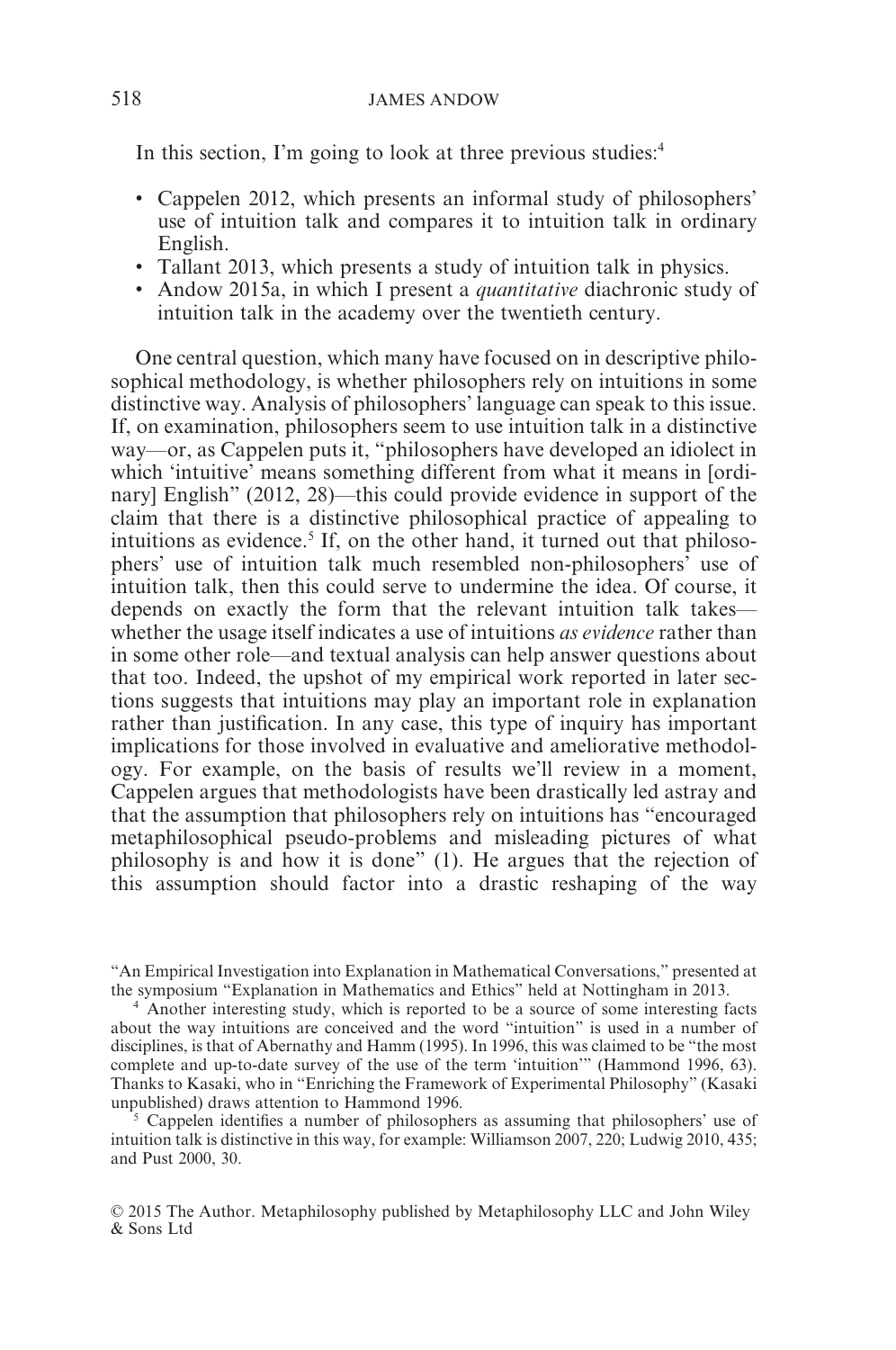metaphilosophy is done (see 17–21) and in particular moving the focus away from questions about intuitions, what they are, and whether they can be used as evidence.

The first important step in addressing this issue—whether philosophers use intuition talk in a distinctive way—in an empirical way was taken by Cappelen (2012). Cappelen examines the use of intuition talk in ordinary English, asking what sorts of things ordinary uses of "intuitive" and "intuitively" get applied to, what those things have in common, and whether it is plausible that philosophers use the words in the same way. Cappelen summarises his findings about intuition talk in English as follows:

When a speaker of English says "Intuitively, BLAH". . . . First, what she says is highly context sensitive and there is no one content that is expressed by such utterances.... Second, "intuitively" is typically not used to modify propositions or contents.... Typically it characterizes things like operating systems, dance partnerships, and chess playing. . . . In the occasional cases where "intuitively" does modify a content, it is often used as a hedge, indicating a speaker's weakened commitment to that content. In some cases it is not used simply as a hedge, but also to make explicit that the speaker has not thought carefully about that content—that it is not the result of careful reasoning and that relatively little effort went into the process of reaching that conclusion. (41)

It is worth emphasising Cappelen's second point: that intuition talk is typically not used to modify content in ordinary English. Earlier in the chapter, Cappelen claims: "It is almost *impossible* to find nonphilosophers describing claims or points as intuitive" (32; my emphasis). Cappelen's observations about unreflective philosophical usage are as follows. First, terms such as "intuition" are used in many different ways by contemporary philosophers—with no agreed paradigms or definitions (59). Second, "intuitively" is much more commonly used by philosophers to modify content than it is to do so by ordinary folk—remarks, ways of stating arguments or points, concepts, and claims can all be intuitive. Third, the main typical unreflective uses of "intuitively, *p*" border on gibberish (61); no single strategy for charitable reinterpretation works across the board. Some mildly successful (in the sense that they work in a number of cases) strategies include the following: (i) simply remove "intuitively"; (ii) treat the terms as used (usually to hedge) to indicate that a judgement was not reached using elaborate or extensive reasoning; (iii) treat the terms as used (usually to hedge) to indicate that the answer is not a complete answer but intended for quick and easy understanding; and (iv) treat the terms as used to mean something like "pre-theoretic" (which can be a hedge).

While Cappelen's work represents an important first step, there are several limitations to it. Most important, perhaps, with respect to finding

<sup>© 2015</sup> The Author. Metaphilosophy published by Metaphilosophy LLC and John Wiley & Sons Ltd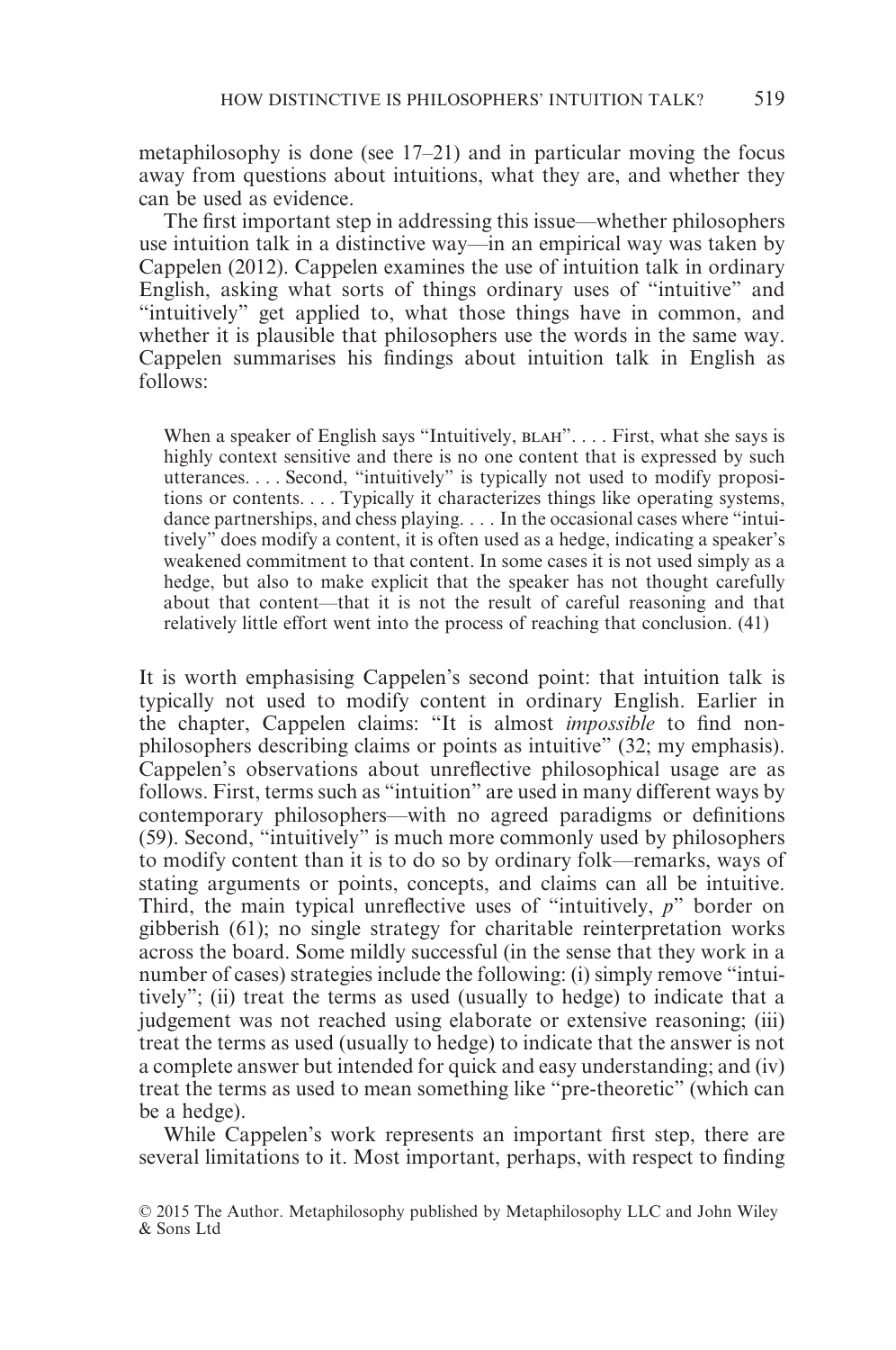out whether philosophers' use of intuition talk is distinctive, is the fact that Cappelen contrasts philosophers' use with *non-academic use* of intuition talk (only one of Cappelen's non-philosophical sources is academic, an article from *Heredity*). But, of course, what is important with respect to whether philosophers have a distinctive way of using intuitions in their inquiry is a contrast with other academic disciplines. So what we need to be able to do is contrast usage in philosophy with usage in other fields.

The second important step, in this regard, is made by Tallant (2013), who considers the use of intuition talk in another academic discipline. Tallant examines intuition talk in physics and makes the following observations. First, echoing Cappelen's findings about usage elsewhere, Tallant notes that there are many different uses of intuition talk in physics. Second, most commonly contents—results, expectations, explanations, pictures, and understandings—are described as intuitive. Tallant also notes, tentatively, that often being intuitive is taken to be a good thing.<sup>6</sup> Third, rather less common but still present, is the use of intuition talk to describe arguments, properties, models, and measures. Finally, Tallant notes an interesting, somewhat novel use among physicists: it is not uncommon for physicists to "speak of needing to think about something, or observe matters repeatedly, in order to 'get some intuition' about a subject matter" (2013, 2970–71).

Tallant's work is enlightening. His results suggest a use of intuition talk (and intuitions) in physics that is perhaps surprising both in its extent and in its variety. Tallant doesn't attempt to connect this work to debates about the use of intuitions in philosophy (although see Tallant 2015). The results do suggest, however, that use of intuition talk in philosophy may not be so very distinctive after all.

A third important step, which also suggests that philosophers' intuition talk may not be such a distinctive phenomenon, is made in my "How 'Intuition' Exploded" (Andow 2015a), in which I presented a quantitative study of the use of intuition talk across many academic disciplines and across the period 1900–2009. My primary focus was to examine the "common wisdom" that philosophers now use intuition talk much more than they once did. I confirmed the common wisdom. My main finding, however, was that philosophy is not alone in this regard. The same "explosion" is apparent across the whole academy (and even for English fiction and *TIME* magazine). I used this to put pressure on the idea that philosophical intuition talk is somehow a special or distinctive phenomenon.

While the results of Andow 2015a are suggestive, the quantitative methods used provide only a fairly blunt tool. I was not able to examine the ways in which different academic disciplines use intuition talk. Although the rise in intuition talk might be a more general phenomenon,

<sup>6</sup> Tallant's discussion focusses intentionally almost entirely on the use of "intuition that" (and similar) as opposed to "intuition of."

<sup>© 2015</sup> The Author. Metaphilosophy published by Metaphilosophy LLC and John Wiley & Sons Ltd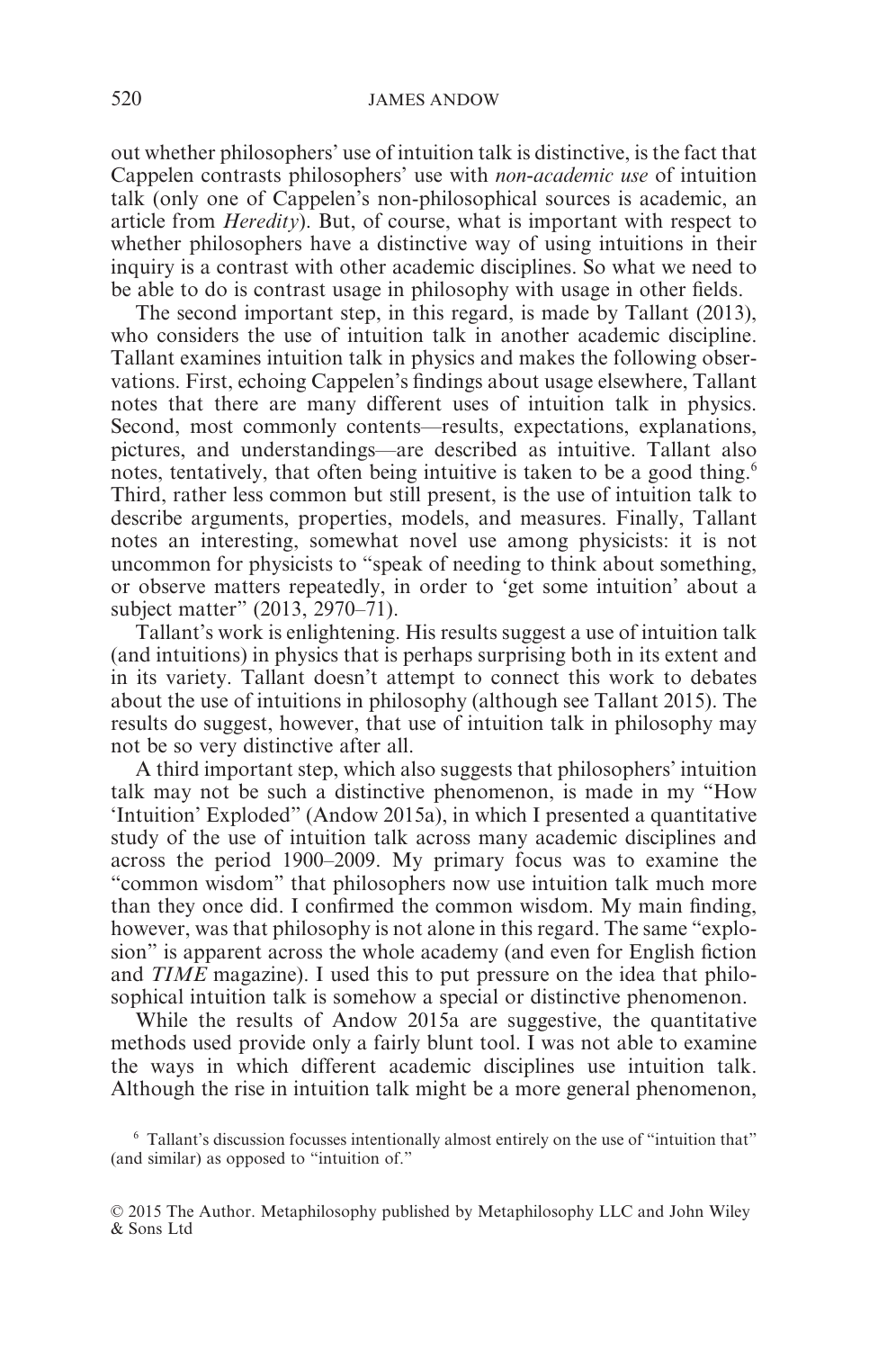it may still be the case that philosophers have developed a distinctive idiolect and employ intuitions in a distinctive way in their inquiry. As I noted then, in order to address such questions, a more qualitative approach is needed. That's what I try to do here.

## **4. Studies**

In the following, I present the results of a study that examines instances of intuition talk in two bodies of text. By "instances of intuition talk" I mean sentences or passages using the following words: "intuition(s)," "intuitive(ly)," "intuit(s)," and "counter-intuitive(ly)."

The first corpus examined is the BASE corpus of spoken academic English.7 The BASE corpus contains 160 annotated transcripts of forty lectures from each of four broad categories of academia: arts and humanities, life and medical sciences, physical sciences, and social studies and sciences.<sup>8</sup> The words "intuition," "intuitive," and related words appear in fifteen of those lectures (three arts and humanities, five social sciences, five physical sciences, and two life sciences). Two categories of usage are not given primary attention here: (i) those made in philosophy lectures and (ii) those (a total of two) made in broken English by a non-native speaker in a lecture in a department called Centre for English Language Teacher Education. The remaining total token instances was twenty-five.

The second corpus examined is a sample of academic research articles. This corpus was compiled for the present study. The corpus contains the text of a number of journal articles from four disciplines: finance, linguistics, law, and psychology. All articles were published in 2010–2011. The corpus contains ten articles from law, psychology, and finance, and nine from linguistics; a total of thirty-nine.<sup>9</sup>

The process for the selection of the four disciplines was as follows. The disciplines were chosen using the figures resulting from my previous studies in Andow 2015a. The earlier article provides figures concerning the

<sup>8</sup> The transcripts in the corpus are annotated. I include only the basic wording used by speakers, replacing pauses with notional punctuation.

<sup>9</sup> The intention was to include ten from each of the four disciplines. Unfortunately, an error was made in the corpus creation process, which I discovered only after the analysis was complete. Since the number of token uses across the four disciplines varied considerably, however, this error should not affect the survey. It was not possible to include a tenth article from linguistics in the same way as the original set was selected, since by the time the error was discovered the relevant rankings had changed considerably.

<sup>7</sup> The transcriptions used in this study come from the British Academic Spoken English (BASE) corpus (http://www2.warwick.ac.uk/fac/soc/celte/research/base/). The corpus was developed at the Universities of Warwick and Reading under the directorship of Hilary Nesi (Warwick) and Paul Thompson (Reading). Corpus development was assisted by funding from the Universities of Warwick and Reading, BALEAP, EURALEX, the British Academy, and the Arts and Humanities Research Council.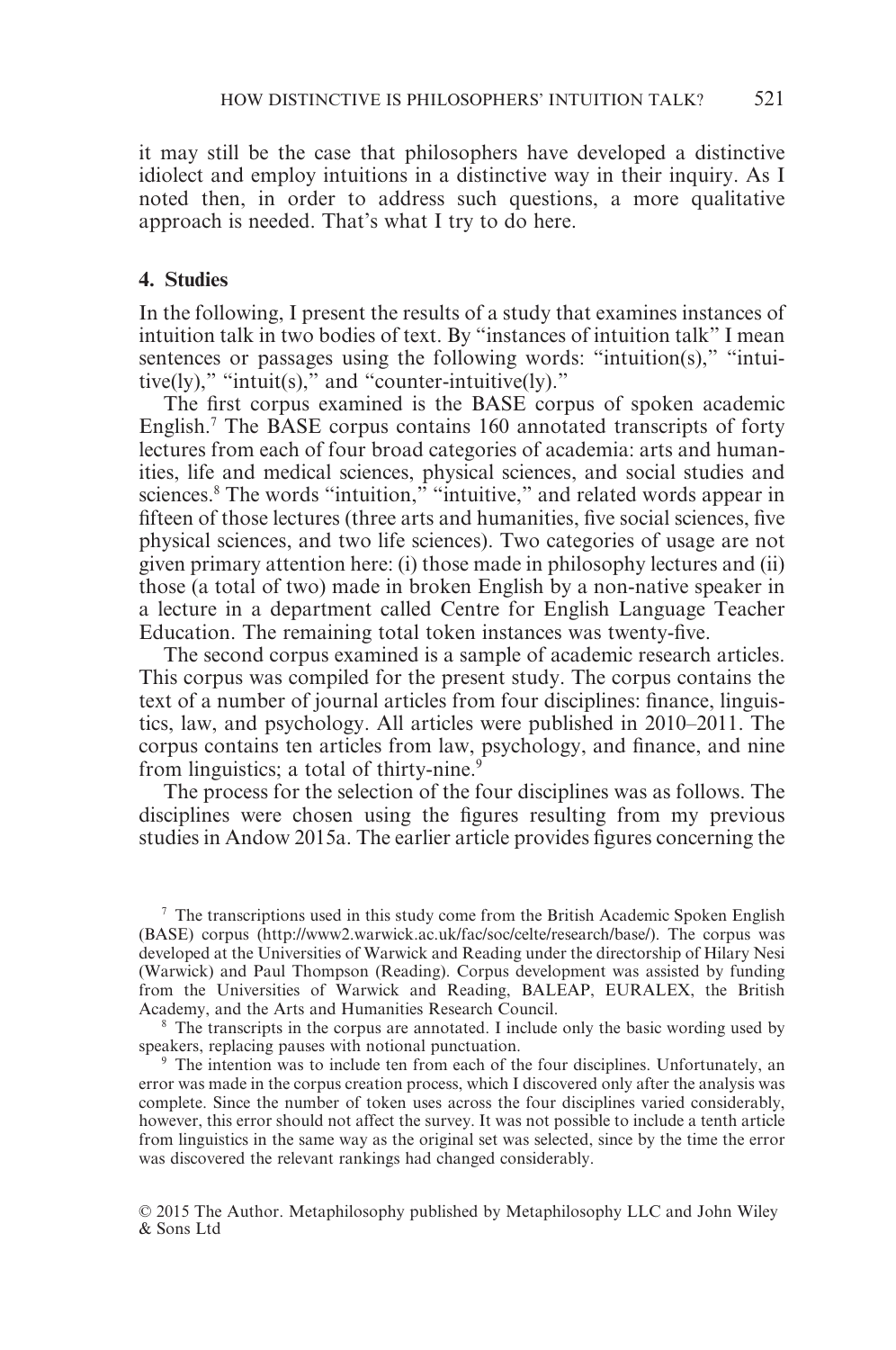proportion of articles in the decade 2000–2009 in each discipline indexed by JSTOR that contain at least one token instance of intuition talk. These four disciplines were chosen from among those with the highest proportion of articles engaging in intuition talk. As ranked by proportion engaging in intuition talk, these four disciplines are not the four *highest* philosophy is number 1, finance 2, linguistics 5, law 12, psychology 27—as consideration was also given to the number of articles published (e.g., folklore was not included on these grounds) and to a desire to include a fairly broad range of disciplines (e.g., business, economics, statistics, marketing, and management were not included on these grounds, as finance had already been selected).

The process for the selection of articles was as follows. JSTOR was used to run a search query for each discipline to return all articles in 2010–2011 indexed by JSTOR containing at least one instance of intuition talk. For each of the four disciplines, these articles were then ranked according to JSTOR's own "Relevance" algorithm (which incorporates the number of citations an article has received by other articles in JSTOR); the chosen articles were those that were ranked highest (any articles that also listed philosophy as a subject area were not included). Selecting the corpus in this way provides some assurances that the articles considered have gained attention in their field.10

The approach taken with respect to both corpora is qualitative. In each case, the texts studied were approached with no clear hypotheses in mind.<sup>11</sup> For each body of text studied, the first step was to isolate all passages containing any instances of intuition talk (to reiterate, this means any word from the following list: "intuition(s)," "intuitive(ly)," "intuit(s)," and "counter-intuitive(ly)"). Selected passages were then compiled in a separate document (one per discipline). The resulting documents were openly coded. On the first reading, uses were simply grouped according to surface similarities. Once this had been done for each document, the texts were read through a second time and coded according to themes that emerged. The coding themes used for each document were allowed to be informed by themes emerging from all the texts studied. The results in the following sections report and illustrate the themes that emerged in each body of text studied. I have also included the proportion of token uses that fall under each theme (ignoring philosophy and a speaker using broken English). I allowed a single token use to be counted under multiple themes where appropriate.

<sup>&</sup>lt;sup>10</sup> All citations within the quotes have been removed or replaced with "[citation]" or similar, for brevity.

 $11$  As one might in grounded theory approaches in the social sciences, for instance (see Charmaz 2006).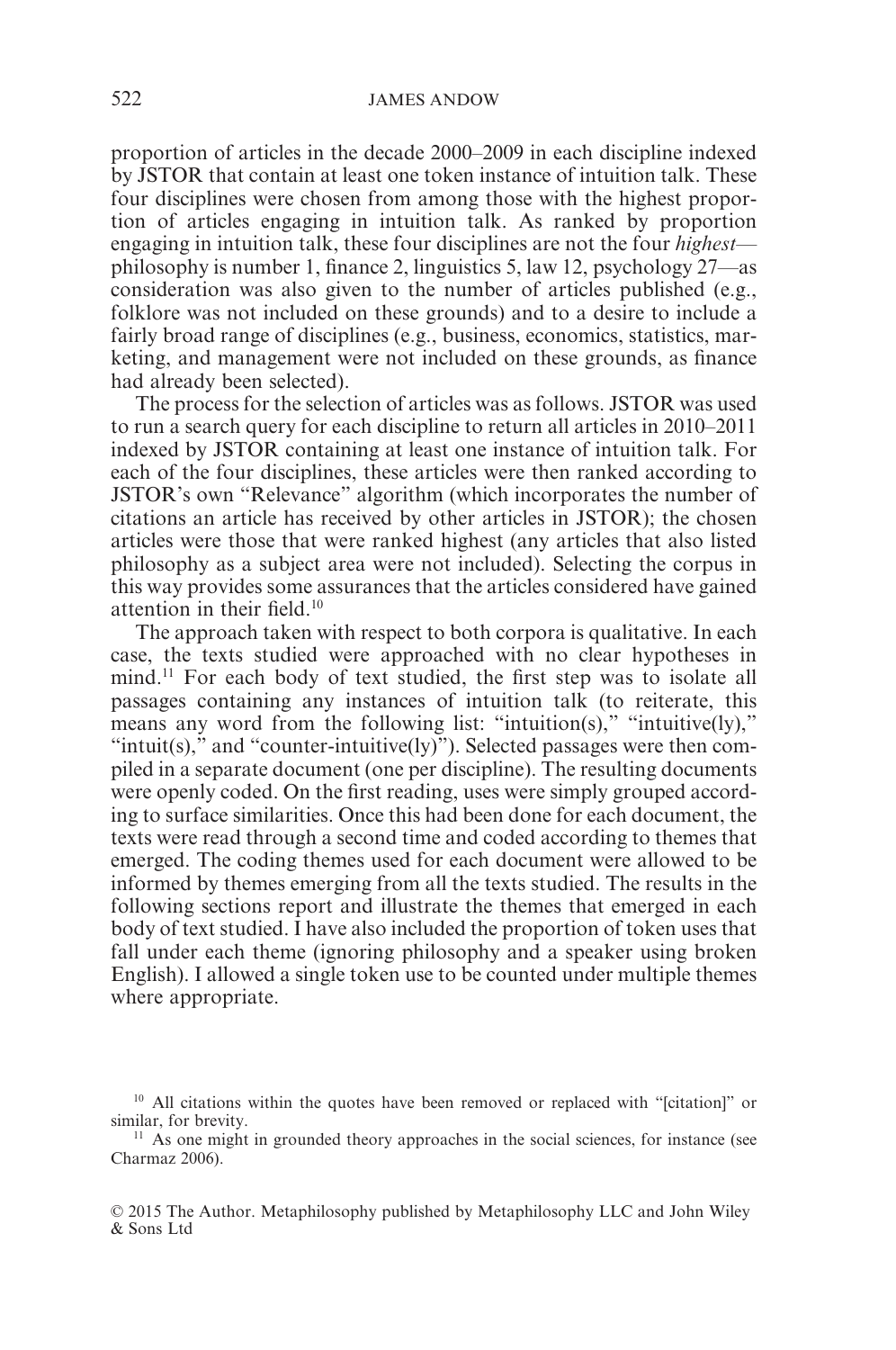#### *4.1. Results: BASE Corpus*

Using a basic open coding the following four themes emerged as dominant.

*4.1.1. Methodological (48 Percent of Token Uses).* Many mentions in disciplines other than philosophy are in a context that precludes their indicating an appeal to intuition in support of a position or claim. Many are explicitly methodological (either detailing an endorsed methodological position or telling us about one that someone else endorses or endorsed). Interestingly, these methodological uses paint a generally negative picture of the status of intuitions in good practice. For example (the emphases are mine in all the examples):

. . . people are now no longer interested in native speaker *intuitions* . . . we want to give our learners access to what people actually do, not what linguists think they do, or native speakers *intuit* they do, and I think it's a very good example of practice in our field. (Applied Linguistics)

. . . most historians considered that it was no longer adequate to rely on *intuition*, this great idea of empathy and *intuition* . . . this sort of almost mystical belief that [figure in the literature] had. (History)

. . . but it's the kind of vocabulary they need for university level study so that's our subtechnical vocabulary . . . we feel this *intuitively*, but we want we don't want to just take our corpus and go along and say oh that's technical that's subtechnical that's technical..., that would be too *intuitive*, we can't do that, we have to have some means of defining what is a technical term and what is a subtechnical term and what is an everyday word. (Centre for English Language Teacher Education)

. . . how do you know whether it's technical or subtechnical: *intuitively*. It's always been done *intuitively* in the past but it's not very satisfactory is it. (Centre for English Language Teacher Education)

*4.1.2. Intuition Can Be Misleading (28 Percent of Token Uses).* A number of uses indicate that, at least with regard the matter in hand, intuition is misleading in some way. For example:

. . . now that seems at first glance perhaps *counter-intuitive* because one has normally grown up with the idea that if you have a highly concentrated market that is consisting of only two or three firms they will in fact be able to wield considerable market power. (Economics)

. . . and people get in a real muddle with this because of course the wind increases with height, but that means it decreases with pressure, so the sign is often perhaps a bit *counter-intuitive*. (Meteorology)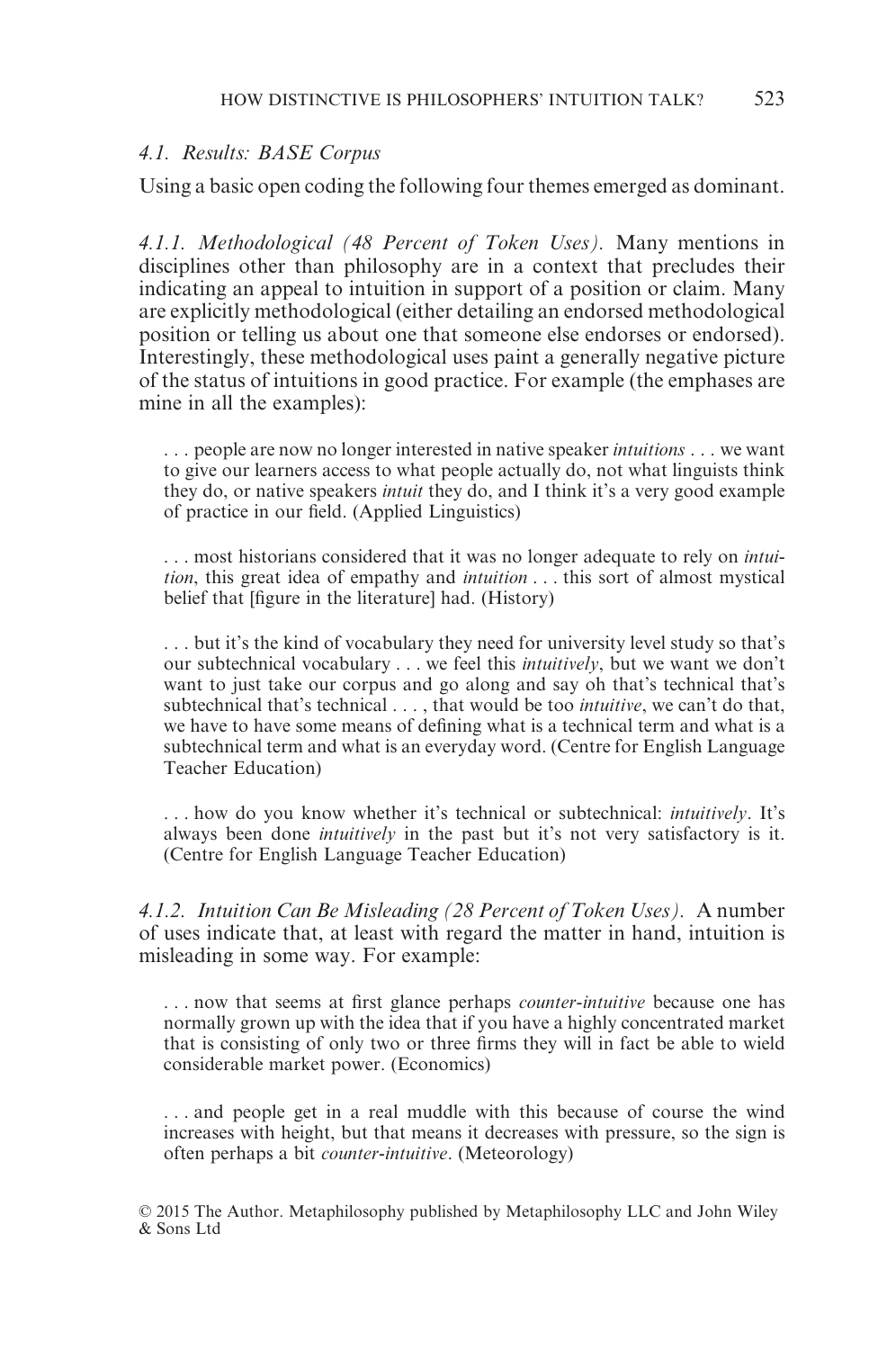. . . but remember, the theory of international trade tells us that [fact], that's not *intuitively* obvious to people. (Economics)

*4.1.3. Intuition as Snap Judgement (52 Percent of Token Uses).* Some uses seem to indicate that a judgement was not reached using elaborate or extensive reasoning or is intended for easy consumption (which should be reminiscent of Cappelen's observation concerning philosophers' unreflective uses of intuition talk). Some examples of this usage include:

. . . for those of you who don't like theory, if I put up a model, I'm going to try and explain it *intuitively* . . . to try and ensure that you know maths isn't the overriding thing that's important. (Economics)

. . . but we ought to be *intuitively* confident that asking a thousand people how they voted, assuming they didn't lie to us,... that we have a fairly good idea of the result of the election. (Statistics)

. . . what I mean by the term of haplotype, I think you'll probably *intuitively* understand, is you have a series of loci, along a chromosome, linked along a chromosome, then a haplotype is a set of alleles on along those particular . . . loci. (Biological Sciences)

Well . . . this quantity *intuitively* measures the difference between X-bar and what we'd expect, namely, zero. (Statistics)

What is a suitable test statistic? What is it about these things that would lead us to doubt the null hypothesis is true? Well, it's the difference isn't it, *intuitively*? (Statistics)

*4.1.4. Intuition as Epistemically Positive (24 Percent of Token Uses).* There are some uses, as Tallant noted in physics, in which saying something is intuitive seems to be used to say something positive about the relevant content. For example:

. . . one easy way to think of it is that..., well it's clear *intuitively* clear that that the ability to swap is going to maintain [the] value of one's currency. (Economics)

One finding that is very clear is that uses of "intuitively" to modify content are very easy to find in the non-philosophy lectures. This is important. As, remember, Cappelen's study found that such uses were very difficult to find in ordinary English. Non-content-related uses in the corpus were far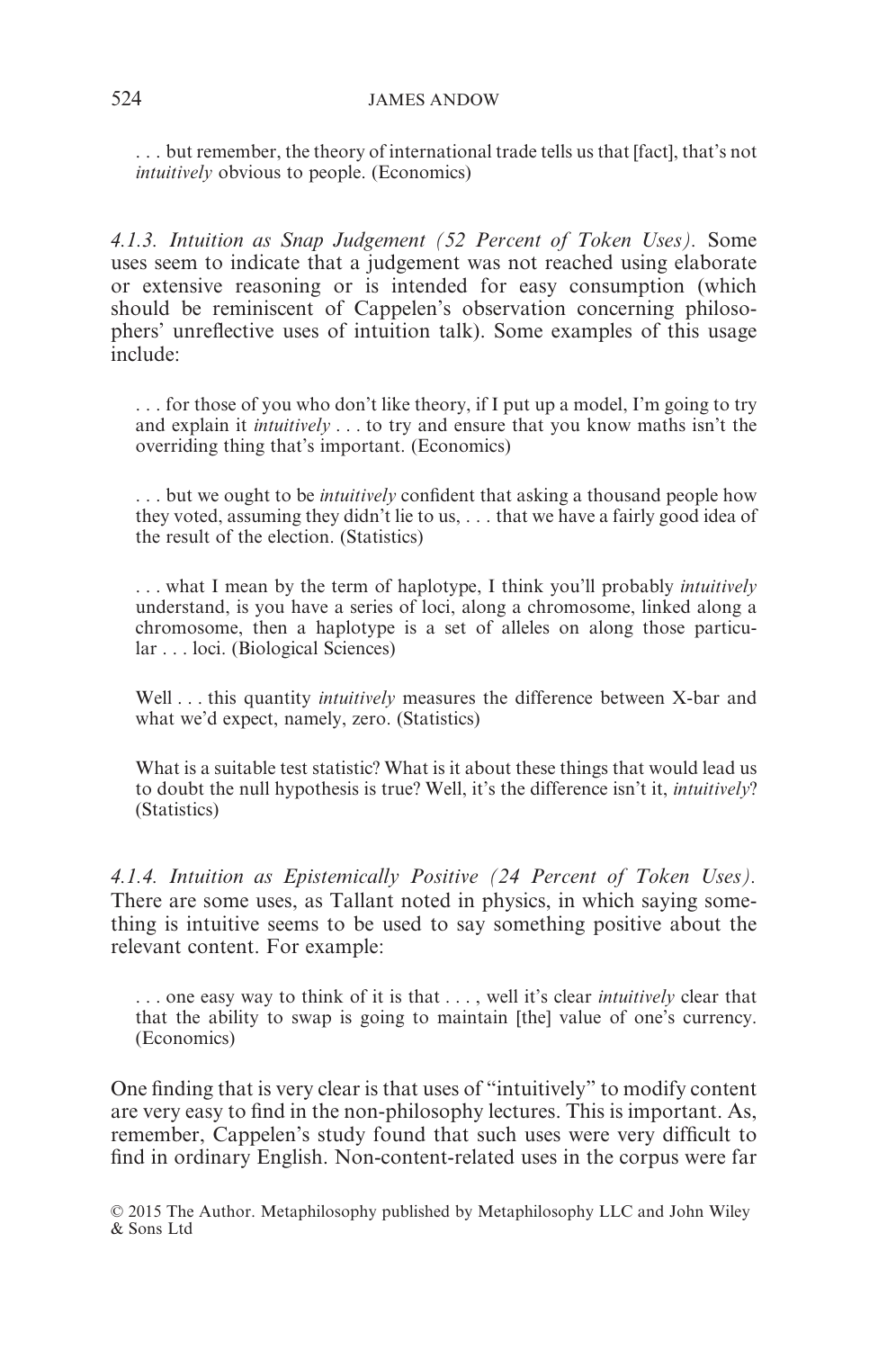outnumbered. Here are two (the only two obvious uses, the first is from a seminar):

It's for you to decide which is most appropriate or if in fact objective forecasting is at all appropriate, it may be that you deem that the demand is so sporadic, so unpredictable, that an *intuitive* subjective approach to forecasting may be better.... (Manufacturing)

. . . how do we communicate the distinction that [name] drew with you between learning and acquisition; explicit learning, which is logical and involves reasoning, versus implicit acquisition, which is *intuitive* and hopefully automatic. (Applied Linguistics)

Some other minor uses include one of the "getting some intuition" sense that Tallant noted in physics:

. . . you do have, for the purposes of examinations, to be able to perform such calculations, but, in the longer term, what you need to develop is some *intuition* about what's going on with these definitions.... (Economics)

And there were also a few uses of "intuition" to denote some sort of faculty or ability, for example:

. . . we can sketch out the shape... purely by a sort of physical *intuition*. (Engineering)

. . . here's a beam vibrating how... would it sag under gravity. That's a good guess of the shape it will vibrate in for its lowest mode of behaviour. So let's use that as the starting point for the system . . . you use sort of common sense, guesses, *intuition*, whatever you like to call it, to deal with that. (Engineering)

# *4.2. Results: Journal Articles*

The results for this corpus are arranged by discipline.

*4.2.1. Linguistics.* In alphabetical order, the nine articles from linguistics were: Arregi 2010; Boguraev and Neff 2010; Haspelmath 2010; Hunter and Resnik 2010; Kagan 2010; Kim and Baldwin 2010; Nothofer 2010; Wagner 2010; Zhou 2010. The total number of token uses of intuition talk was forty-three. The main themes apparent in these articles were as follows.

First, the terms were dominantly used to talk about content (72 percent of token uses in linguistics concerned content, only three obviously modified something other than content). For example: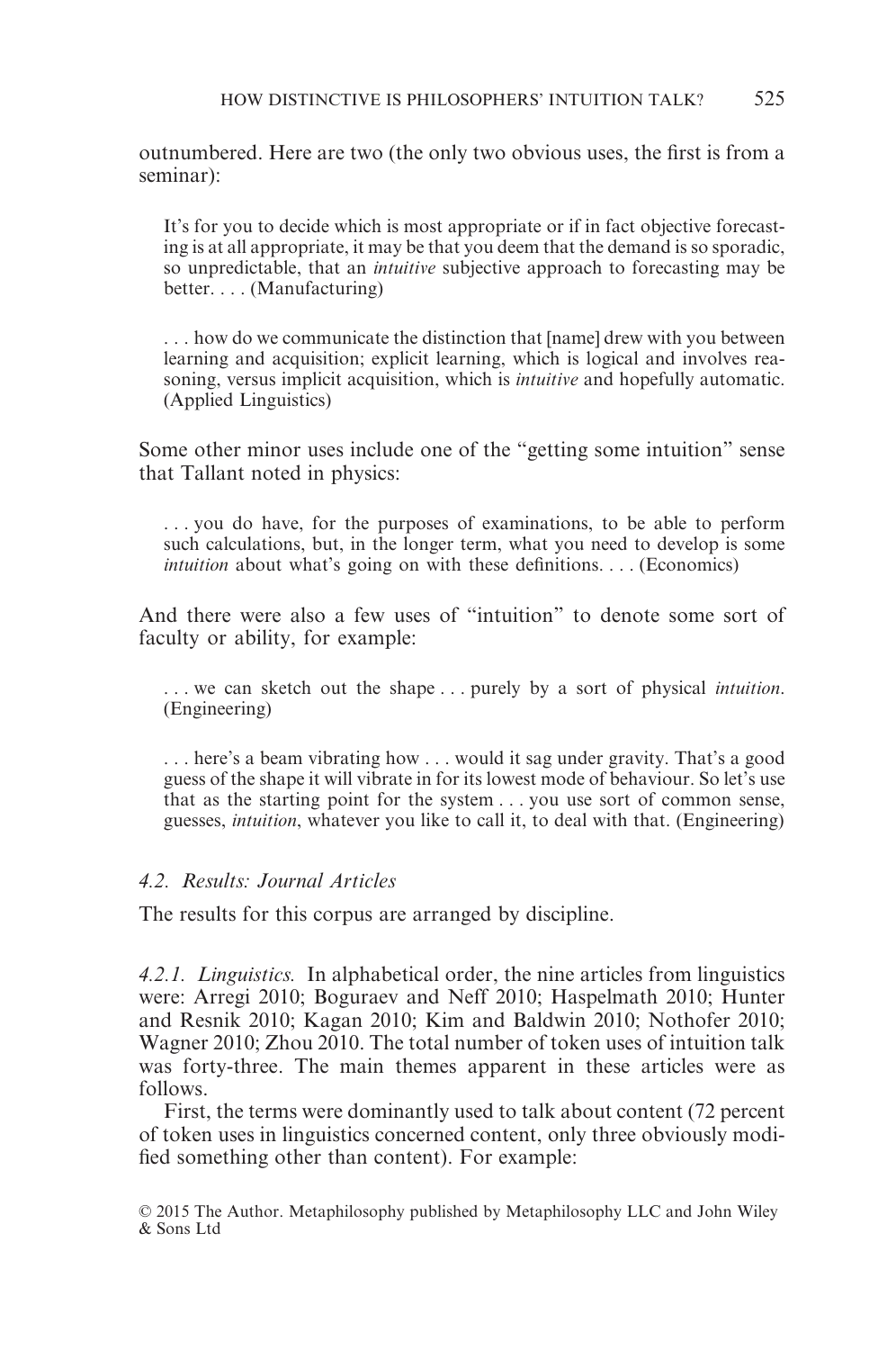This goes against a basic *intuition* behind virtually all modern linguistic theories, namely that there is a one-to-one mapping between arguments and thematic/grammatical roles. (Arregi 2010, 541)

Things described as intuitive were: notions, ideas, and perceptions (with propositional content); also sequences, strengths, groupings, and interpretations. It should be noted that many of these latter are, on closer inspection, uses modifying content. For example, instances of "*x* is the intuitive grouping for *y*" might be better understood by a philosopher were they to be written "it is intuitive that *x* is the grouping for *y*."

Second, intuitive content is often presented as needing to be accounted for or explained (47 percent of token uses in linguistics). It often seems that it is supposed a good thing to accommodate an intuition, for example:

For a potential explanation for the *intuition* reported by [author] see the discussion of focus and givenness in [source]. (Wagner 2010, 227)

Third, words like "intuition" are used in hedging roles rarely (only 2 percent *clearly* functioned as a hedge), and intuitions are seldom presented as misleading (only 7 percent). Rather, it often seems that substitution of "pre-theoretic judgement" or something similar for "intuition" preserves the meaning.

*4.2.2. Law.* In alphabetical order, the ten articles from law were: Addo 2010; Austin 2010; Braman, Kahan, and Hoffman 2010; Bray 2010; Chehtman 2010; Georgosouli 2010; Marino, Matsusaka, and Zábojník 2010; Roberts and Saunders 2010; Schragger 2009; Van den Steen 2010. Although none of these articles mentions philosophy as a subject area, some draw on literature familiar to philosophers, and certain of the uses are similar. The total number of token uses of intuition talk was 181. The main themes were as follows.

First, the terms are often used to describe content (46 percent of token uses in law), for example:

Generally speaking, when someone commits a wrong—murder, rape, theft, or fraud, say—we share an *intuitive* sense that the wrongdoer should be punished. (Braman, Kahan, and Hoffman 2010, 1538)

And these content-related uses are rarely used in obvious hedging roles (2 percent token uses in law), for example:

*Intuitively*, availability of monetary incentives changes the trade-offs in two ways. (Marino, Matsusaka, and Zábojník 2010, 433)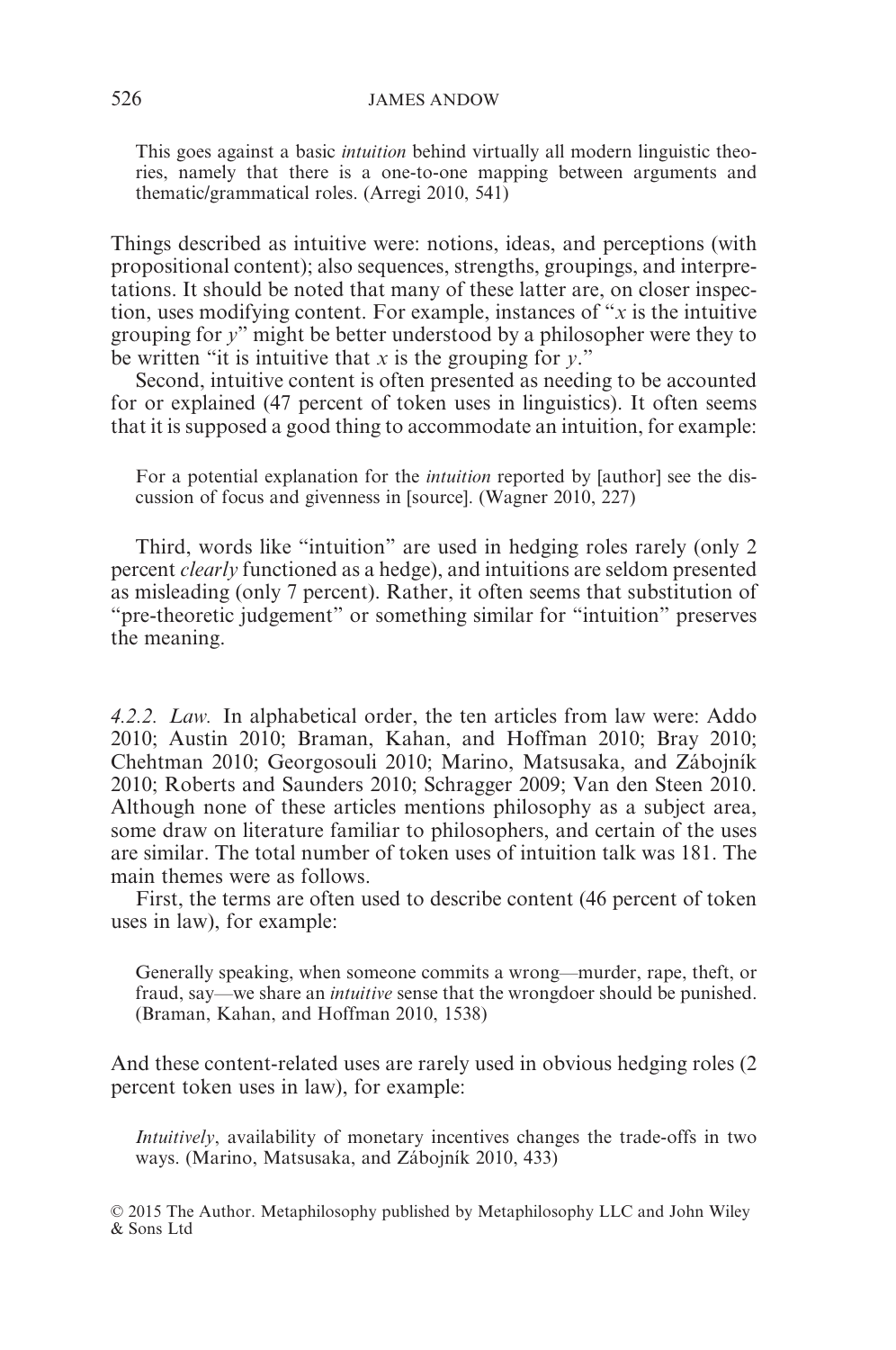Second, there were some uses not associated with content (6 percent of token uses in law): revulsions (Addo 2010), mechanisms (Van den Steen 2010), dimensions (Marino, Matsusaka, and Zábojník 2010), and behaviour (Roberts and Saunders 2010) were all described as intuitive.

Third, that which is intuitive often seems to demand explanation, and explaining or accounting for the intuitive is viewed positively (14 percent of token uses in law), for example:

The conversational thesis is compelling not least because it appeals to our *intuitions* regarding the moral constitution of the members of the regulatory community and the importance of ensuring that regulation is procedurally efficient. (Georgosouli 2010, 383)

Fourth, perhaps the most dominant theme (63 percent of token uses in law) was that intuition talk is used what we might call "descriptively" to say something about what is generally intuitive to people, about which intuitions are innate, or about "human intuitions" (rather than what is intuitive to the researcher), for example:

If humans share highly specific *intuitions* about justice as a consequence of innate moral mechanisms.... (Braman, Kahan, and Hoffman 2010, 1532)

It is suggested that the constructive thesis is preferable to its conversational counterpart because—as the analysis above made plain—it is sophisticated enough to accommodate two fundamental *intuitions* about regulatory interpretation.... (Georgosouli 2010, 382)

One final point worth noting is that there is a novel (to the present author) sense of "intuition," in two papers (although 8 percent of the total uses in law), which might be associated with the "getting some intuition" sense discussed above (in relation to Tallant's study and the BASE corpus), namely:

Moreover, the results also give some useful *intuition* on the differences. (Van den Steen 2010, 412)

In order to highlight the basic *intuition* of our analysis, we start by considering the case where the agent receives no monetary compensation. (Marino, Matsusaka, and Zábojník 2010, 443)

*4.2.3. Psychology.* In alphabetical order, the ten articles from psychology were: Carr and Steele 2010; Dunn et al. 2010; Erickson, Keil, and Lockhart 2010; Filippova and Astington 2010; Kanngiesser, Gjersoe, and Hood 2010; Kowske, Rasch, and Wiley 2010; Lane, Wellman, and Evans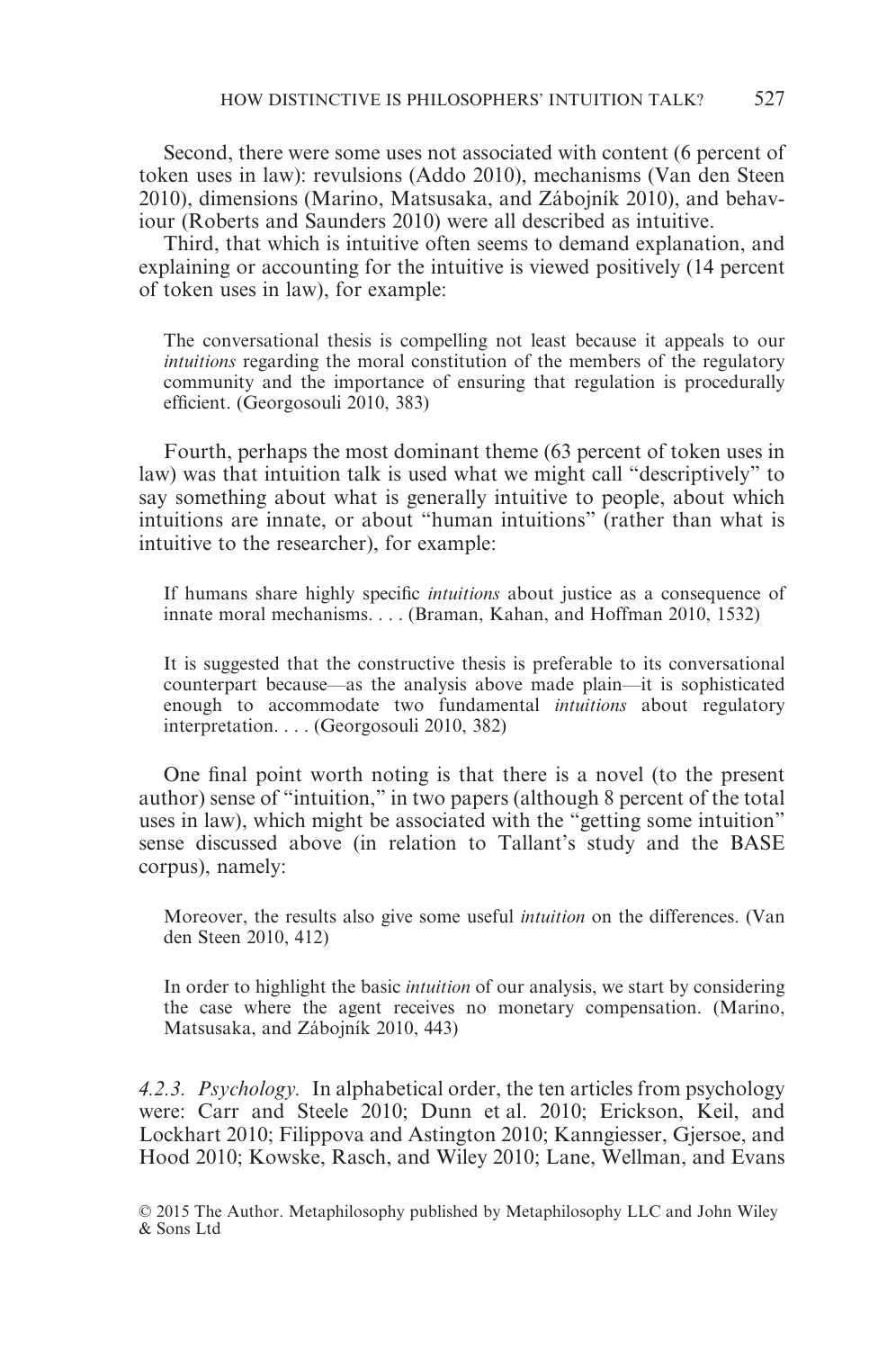2010; Massey, Simmons, and Armor 2011; Mattes et al. 2010; Nock et al. 2010. The total number of token uses of intuition talk was seventy-nine. The main themes were as follows.

First, the use of the terms to do something other than modify content was very common (57 percent of token uses in psychology). There was talk of intuitive decision making, abilities, learning, reasoning, capacities, mechanisms, portion, functions, processes, systems and biases. (This might make psychology look rather different from other fields in terms of whether intuition talk is used to talk about content. That isn't the main message to be taken from this, however. To see this, consider the second main theme that emerged.) $12$ 

Second, the vast majority of uses were descriptive (81 percent of token uses in psychology), that is, made claims about participants' (or humans') minds (rather than the researchers' or psychologists' intuitions), for example:

The somatic marker hypothesis proposes that emotional biasing signals emerging from the body influence *intuitive* decision making. (Dunn et al. 2010, 1835)

An anthropomorphism hypothesis is *intuitively* appealing; even adults tend to think of nonhuman beings, such as God, as human-like. (Lane, Wellman, and Evans 2010, 1476)

This is important, as all the non-content-related uses were descriptive and many of the descriptive claims are about some sort of faculty or capacity (50 percent of token uses in psychology). In Dunn et al. 2010, for example, there is a lot of talk of "intuitive decision making" (eight token uses); this is some sort of capacity, faculty, or group of psychological mechanisms that delivers decisions. There is also talk of "intuition" as a faculty, for example:

. . . the interpretation of complex intentions, motivations, and attitudes is not a matter of simple *intuition*. (Filippova and Astington 2010, 925)

Some other minor points are worth noting. First, some uses, one might be tempted to think, signal an appeal to intuition (this was far from the dominant usage), for example:

 $12$  Another reason not to take this at face value is that in a number of cases, although at the level of syntax "intuitive" may modify something other than content, for example, the noun "function," what is actually being said makes it clear that a proposition is what is being talked about using intuition talk, for example: "Indeed, although formal religious doctrine may attribute radically nonhuman, counterintuitive capacities to deities (e.g., total omniscience)" (Lane, Wellman, and Evans 2010, 1476).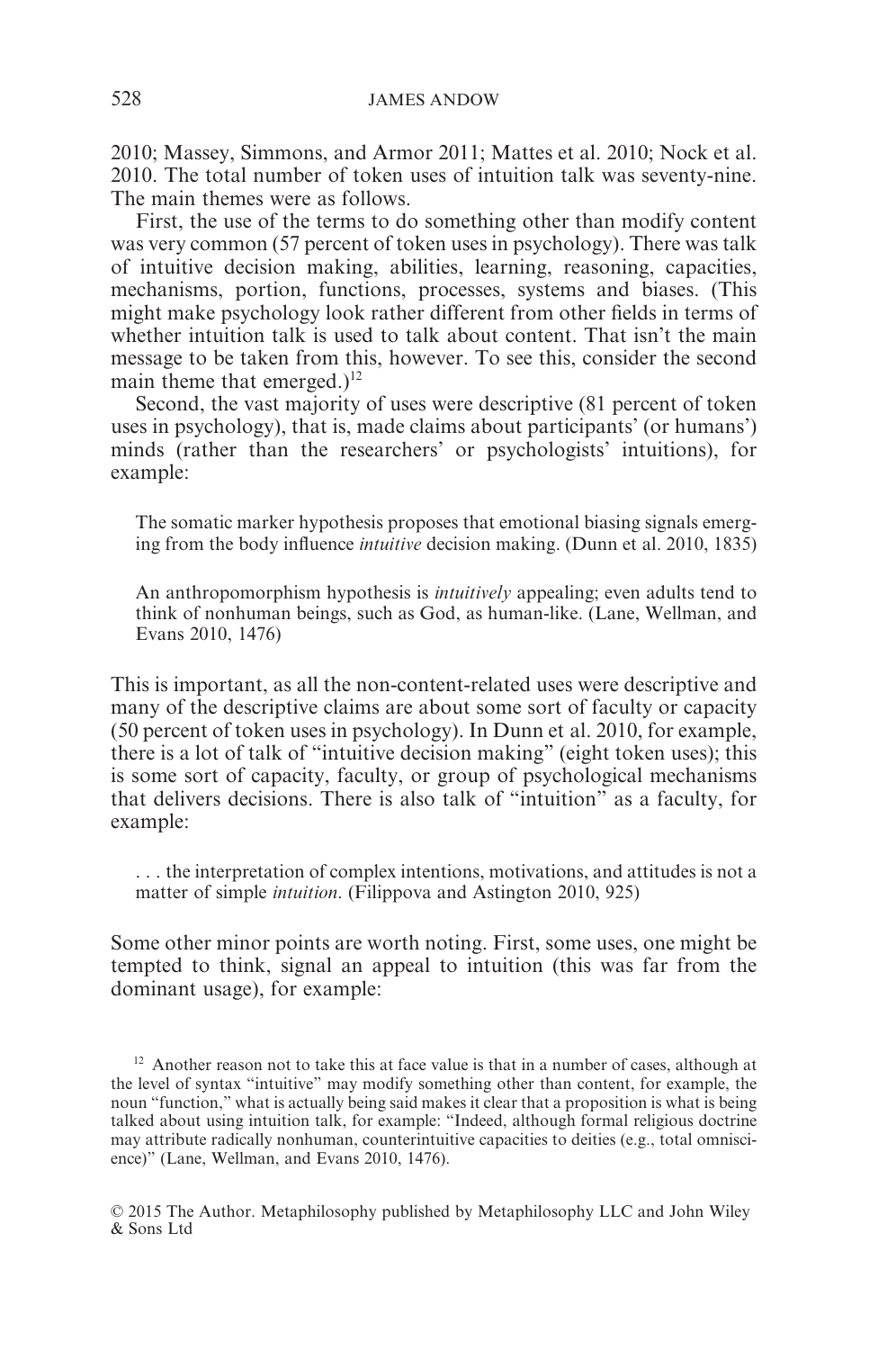Attractiveness judgments yielded a *counterintuitive* result, in that they were negatively associated with election outcomes. (Mattes et al. 2010, 51)

Despite offering an *intuitively* appealing mechanism for social change, the problem of generations in research has been lamented for decades. (Kowske, Rasch, and Wiley 2010, 268)

Second, I found no obvious uses as a hedging term. This is likely due to the descriptive focus.

*4.2.4. Finance.* In alphabetical order, the ten articles from finance were: Alexander et al. 2010; Becsi 2010; Bettis et al. 2010; Chui, Titman, and Wei 2010; Foley and Greenwood 2010; Guttman, Kadan, and Kandel 2010; Kolari and Pynnönen 2010; McLean 2010; Morellec and Schürhoff 2010; and Rauh and Sufi 2010. The total number of token uses of intuition talk was twenty-nine. The main themes were as follows.

First, use in finance was clearly content focused (62 percent of token uses in finance, only three uses obviously modified something other than content). Two dominant uses are "intuitively, *p*" and "intuition/intuitive that."

Second, a third dominant use is to indicate something one can do (or a case one can consider) to help one grasp a difficult idea (34 percent of token uses in finance), for example:

The *intuition* of this latter result is evident if one considers a bank creditor with a claim that represents a very large fraction of the borrower's capital structure. In such a situation, the bank has less of an incentive to liquidate a risky borrower, given that the bank's large claim benefits relatively more from risktaking than a smaller claim. (Rauh and Sufi 2010, 4257)

To provide some *intuition* for the process by which firms become widely held, we briefly consider some examples that make evident that the percentage of shares outstanding held by blockholders can change for two reasons: either blockholders buy or sell, or the firm issues or repurchases outside equity. (Foley and Greenwood 2010, 1238)

This use is similar to the novel use we saw in linguistics. It seems that "intuition" in this sense has to do with easy consumption.

In finance, remarks about whether something a researcher asserts are "intuitive" or "counter-intuitive" are not making the sorts of descriptive claims we saw in law and psychology but rather saying something about the researcher and/or their audience. These remarks also seem to be geared at helping the reader understand and helping them avoid misunderstandings, for example: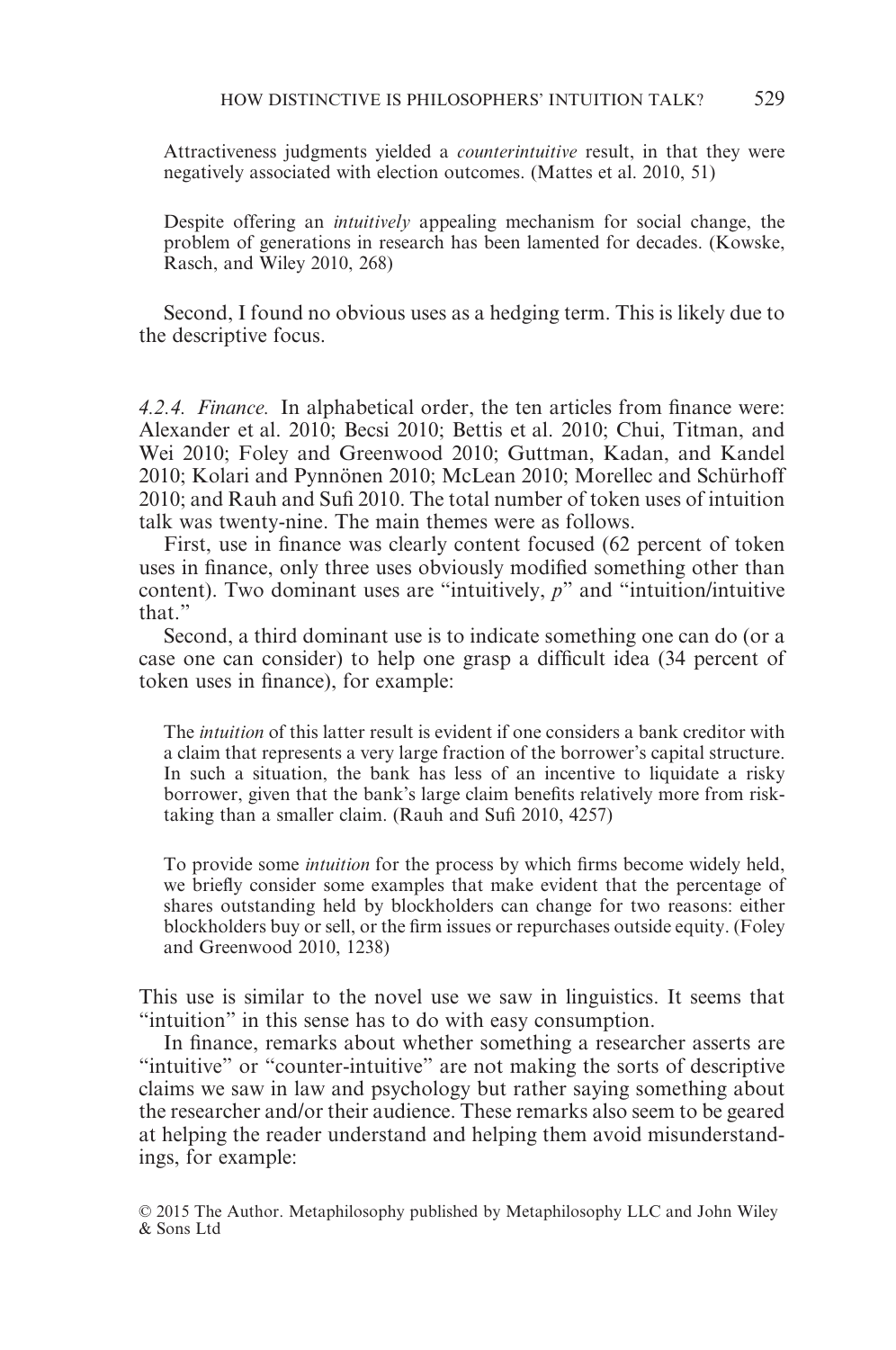#### 530 JAMES ANDOW

While it may seem *intuitive* that idiosyncratic risk is only relevant if the arbitrageur is undiversified, in fact.... (McLean 2010, 884)

While an increase in event-period variability is considered to be *intuitive* [citation], [authors] show that cross-sectional variation in the effects of events always produces event-induced variance. (Kolari and Pynnönen 2010, 3998)

There are two cases where "intuition" appears to be indicating something in favour of accepting the relevant proposition:

The proof is immediate. *Intuitively*, the manager balances the marginal benefit from a higher short-term price with the cost of underinvestment. A higher weight on short-term stock-based compensation... induces him to underinvest more. (Guttman, Kadan, and Kandel 2010, 4465)

Furthermore, their coefficient estimates have signs that are consistent with our a priori *intuition*. (Alexander et al. 2010, 4444)

And there are a couple of uses that appear to hedge, for example:

*Intuitively*, the left-hand side of Equation (9) can be viewed as an "adjusted" return around the interim news date, where the adjustment takes into account the prediction effect and any other outcome probability revisions. (Alexander et al. 2010, 4429)

*Intuitively*, higher unit costs require higher marginal productivity that occurs when funds decline. (Becsi 2010, 194)

#### *4.3. Results: Summary*

A neat summary and comparison with Cappelen and Tallant's qualitative findings is not easy to give. Nevertheless, here is my best attempt at summarizing. (I'll address the relation between the present study and Andow 2015a in the next section.)

First, although there is no single usage of "intuition," "intuitive," and so on, in the BASE corpus, the patterns of usage are similar to those Cappelen finds in philosophy texts and those Tallant finds in physics texts, and reasonably dissimilar to the use Cappelen notes in ordinary English. I say this because "intuitive" and similar words are commonly used in the BASE corpus to talk about content, whereas Cappelen claimed this was the exception in ordinary English. These words are often used to indicate that a judgement was not reached using elaborate or extensive reasoning or are used to indicate that the answer is intended for quick and easy understanding. Some of these uses are as a hedging term, some are not; I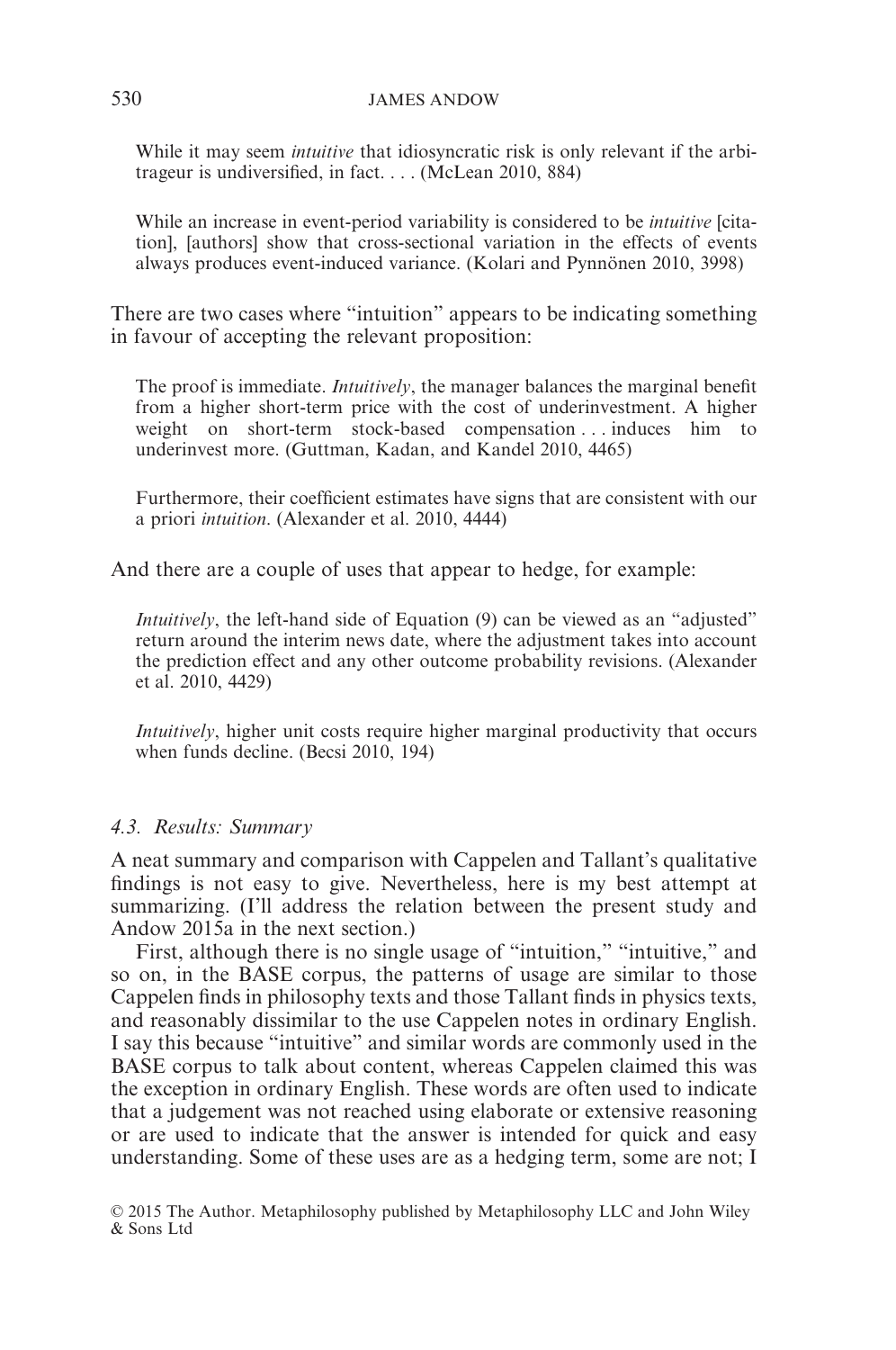am uncertain about most. Looking back, a large number could be understood in the sense of pre-theoretic, although I have difficulty making clear judgements about whether they should be interpreted this way from the text. There are a number of uses, in economics and engineering, of "intuition" and "physical intuition" to talk about a faculty or ability. The uses of intuition talk which imply that intuitions are being treated as something epistemically positive/negative are approximately evenly balanced (although the negative statements occur primarily in two disciplines, history and linguistics). As I have noted, even if such ways of speaking are rare in contemporary philosophy, this was fairly common in the past.

Second, use across finance, psychology, law, and linguistics is varied. Clearly, the terms are not used simply in same the way as they are in ordinary English—according to Cappelen at least. There are definite differences between the academic fields. Use in all four disciplines, however, seems to have more in common with the uses Cappelen identifies in philosophy than those he identifies in ordinary English. Again, there was a dominant use to talk about content. Often this is used in the senses Cappelen notes in philosophy: similar to "pre-theoretic," indicating that a judgement is reached without lengthy consideration or indicating that content is to be easily consumed. Where seemingly used to talk about something other than content, that use is often easily assimilated either to talk about intuition as a capacity or to talk about the intuitiveness of some content (for both these uses, the passages from psychology provide the best examples). *Obvious* use as a hedge is rare. However, as Cappelen notes (2012, 77), hedging uses are difficult to identify with any certainty, and for both corpora examined I took a conservative approach in identifying token uses as hedges (it is possible that many of the uses, in the eyes of those familiar with the respective fields, would be clear cases of a hedge). Another novel (to this author) use appeared, this time in law and finance: "to understand the intuition behind *x*" and similar phrases. This seems connected with the "building intuition" sense Tallant observed in physics. The aim in such passages often seems to be aimed at ensuring comprehension through illustration or examples without appeal to what might be called "official grounds," for example, proofs, formal work, or data.13 In some cases, the author seems to provide a claim's being intuitive as some sort of reason to accept either the claim itself or some theory it supports. Such cases are rare, however.

#### **5. Conclusions and Hypotheses**

What does all this tell us about the distinctiveness of philosophical methods? And what implications do these results have for evaluative and ameliorative methodology?

<sup>13</sup> My instinct is that this is close to the sense of "pumping intuitions" as sometimes used by philosophers.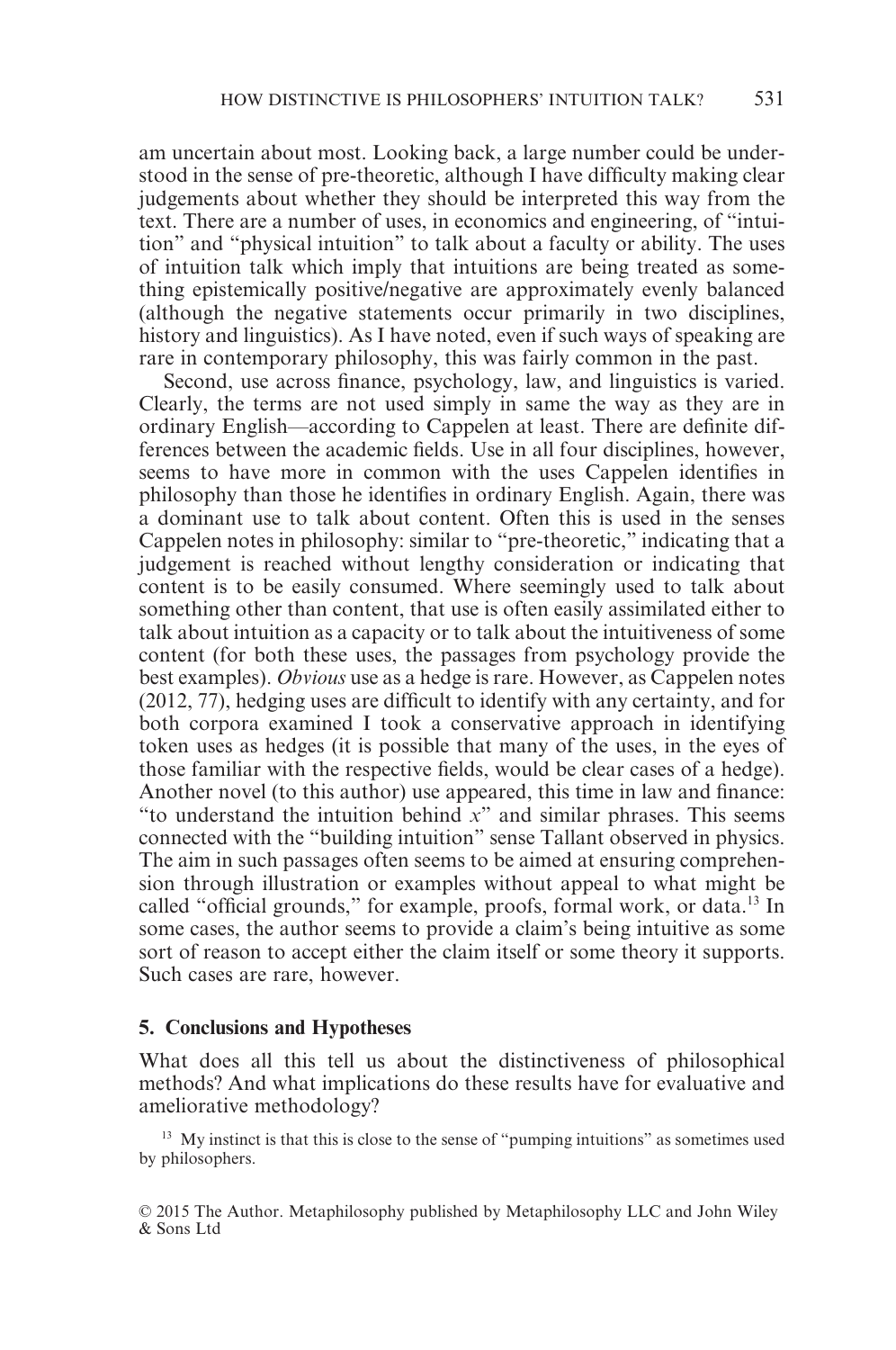The findings above are made only tentatively. Nonetheless, it is clear that they lend no particular support to the idea that philosophers' intuition talk is distinctive, and in turn they lend no support to the idea that there is something distinctive about philosophers' use of intuitions themselves. When put together with the results of Andow 2015a, which suggest that a *rise* in intuition talk is a fairly general phenomenon, this case is even stronger. The emerging picture is that there is a rising trend in intuition talk and that intuition talk in different academic disciplines, while far from completely homogeneous, shares some important common themes. I certainly don't think the current results challenge the conclusion (which Cappelen reaches) that studying philosophers' intuition talk lends no support to the idea that philosophers rely on intuitions as evidence in some distinctive way.

The results of this preliminary study do seem to suggest that the use of intuition talk is surprisingly similar across academia. In particular, the results suggest the following hypothesis: There is a common core of uses within academic English that is not present in ordinary English (or perhaps is marginally present). Call this hypothesis Common Core. The uses that I hypothesise as being part of this common core are as follows.

- 1. The dominant use of words such as "intuition" is to describe contents, for example, claims or hypotheses.
- 2. A prevalent use of intuition talk is to talk about faculties that deliver those contents, for example, "intuition tells us that. . . ."
- 3. A prevalent use of intuition talk is in passages that are geared towards giving the audience a way to understand a theory or position where "the intuition" or "the intuitive" is not associated with evidential/theoretical/formal support for that theory or position.
- 4. A prevalent use of intuition talk is to talk about something of methodological importance. The precise nature of the importance seems to differ by domain. In some domains, reliance on intuition is a symptom of the *ancien régime* (history/certain language-based disciplines); in some, it serves as a starting point (physics/ engineering); in others, it is often relied upon (some linguistics); in some, intuitions need explaining (law). The methodological importance of intuitions is less obvious in psychology probably because the focus of intuition talk in psychology is descriptive—looking at the intuitive capacities of participants.

This is but a hypothesis suggested by the data. To test Common Core, further corpus-based studies will be appropriate. In particular, it will be useful to examine ordinary English intuition talk, for example, to assess Cappelen's claims about ordinary usage, to examine a larger sample of

<sup>© 2015</sup> The Author. Metaphilosophy published by Metaphilosophy LLC and John Wiley & Sons Ltd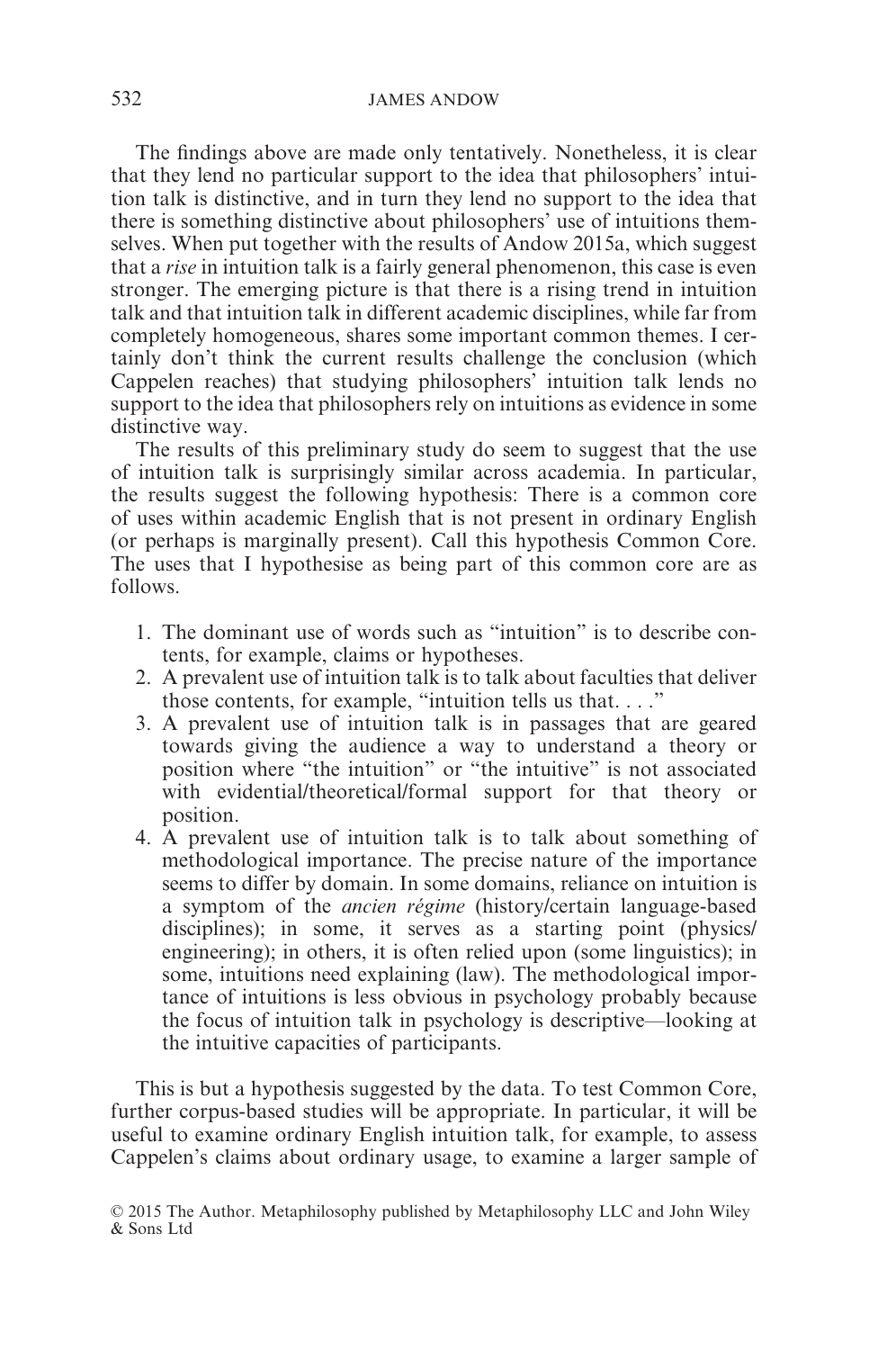academic intuition talk for evidence of this common core, and to compare these findings.<sup>14</sup>

However, the fact that *this* hypothesis emerges is interesting. Of particular interest is the third point: that intuition talk often appears in passages that are geared towards giving the audience a way to understand a theory or position.15 This suggests that intuitions may play an important role throughout academia in explanatory contexts and perhaps especially pedagogical contexts.16

This is interesting because methodologists have typically not focused on the use of intuitions in this sort of context. The typical focus on intuitions has been a focus on intuitions vis-à-vis any justificatory role they might play in what might be called the context of justification. Other roles have been recognised as being potentially important; for example, Cappelen notes that he says nothing about an alternative context that might be called the "context of discovery." The idea that intuitions have a big role in explanation is not, however, one that is captured easily by thinking about the use of intuitions in either a context of discovery or a context of justification. The use of intuitions to explain is not geared to providing support for positions (as they would when used in a context of justification), and intuitions are not used to help construct new ideas and theories or as inspiration (as they would when used in a context of justification). To clarify, there are of course varieties of explanation that are clearly within a context of justification. If I ask you to explain why a theory is true, you will adduce reasons to believe the theory. That, however, is not the variety of explanation I have in mind (nor the one

<sup>14</sup> Further corpus-based work could be fruitfully supplemented by interviews with academics from various disciplines. It is perhaps worth noting that I would not expect the use of intuitions in explanation to be uniform across academia. Understanding a theory or position typically enables one to go on to do various other things. Once one has an intuitive understanding of a certain theory one may be better able to use it regardless of whether that intuitive understanding constitutes part of the evidence for the theory; for example, you might be better able to predict the distribution of certain data sets, or perhaps to predict how stakes will affect knowledge attributions. And, since the types and uses of theories differ from discipline to discipline, the use of intuition and "intuition" should probably be expected to show important differences.

<sup>15</sup> The lectures in the BASE corpus are mostly lectures on undergraduate courses. So this use in explanation may have been particularly notable.

<sup>16</sup> The idea that intuitions often play this role also makes sense of a number of Cappelen's findings. Cappelen examines a number of supposed paradigmatic uses of intuition in philosophical argument, for example, Chalmers's Zombie argument in The Conscious Mind. Chalmers finds that often the claims that are supposed to be the intuitions are not treated as having any default justificatory status; rather, further argument is offered in favour of the claims (1996, 130–87). This is a somewhat surprising finding. If intuitions are supposed to be our evidence, what are philosophers doing arguing for them? The Common Core hypothesis can make some sense of this finding, however. Drawing your audience's attention to claims which you hope they find intuitive is a good way to get your audience to grasp the contours of your theory whether or not those claims actually help support the theory. It would then make sense to go on to provide support for those claims, provide arguments, and so on.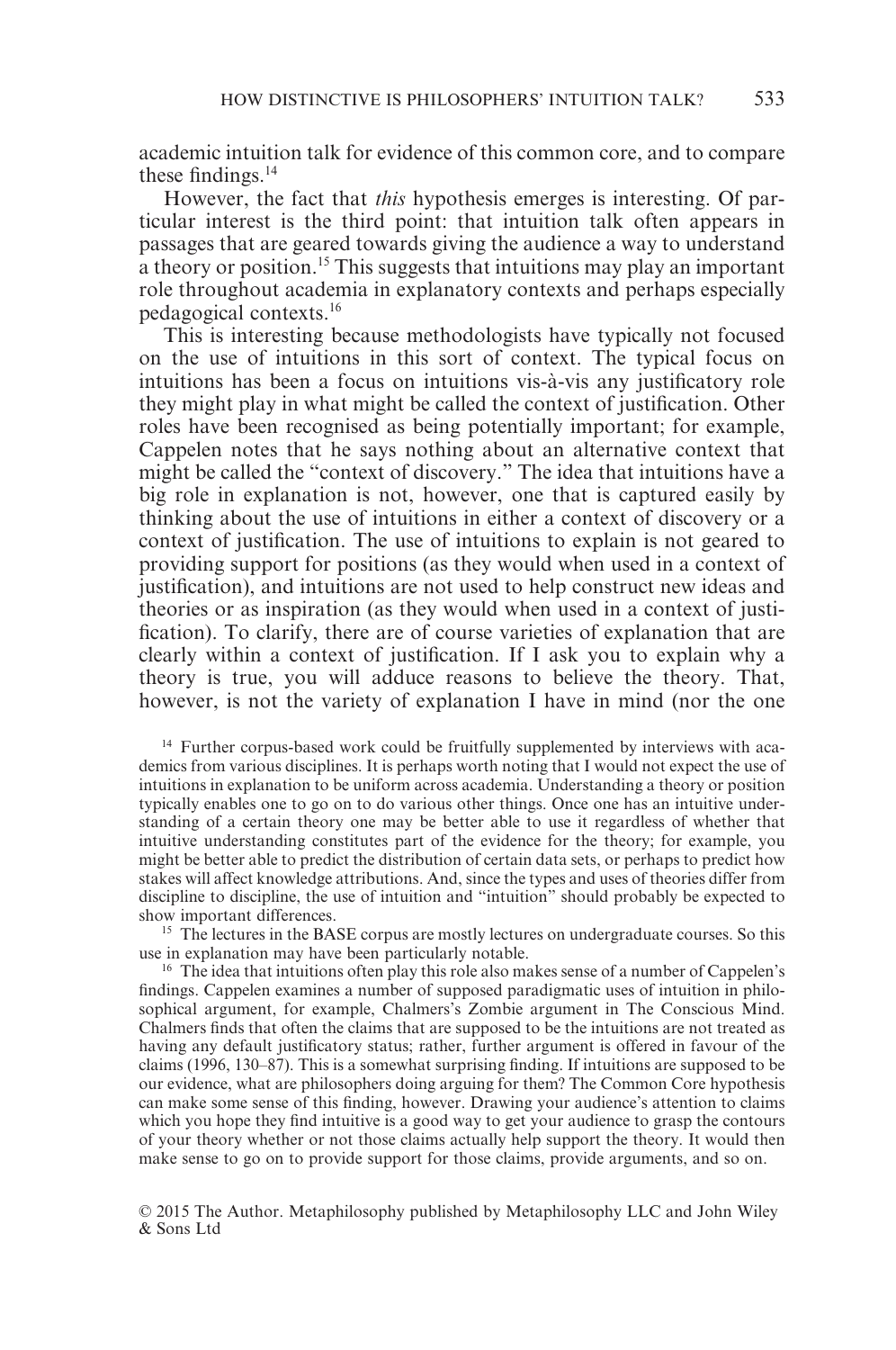suggested by the data). Rather, the suggested role is distinctively communicative, used to help others come to understand your position or theory, or its implications. Intuition can play this role even if it lends no support to the theory and plays no part in the creation of that theory.

So, while the primary purpose of the present study is descriptive, I think that the findings should help shape more evaluative and/or ameliorative methodological projects. The upshot is not revolution among metaphilosophers—as Cappelen urges should result from his descriptive efforts. For example, the present findings do not show that it is a mistake for methodologists to focus upon the role of intuitions and whether intuitions can play an evidential role in philosophy (for philosophical methods may use intuitions both in explanation and in justification). The present results do, however, suggest a novel, and potentially fruitful, avenue for methodologists to explore: the role of intuitions in getting an audience to understand a position, in providing explanations, and in pedagogical contexts in philosophy (and potentially elsewhere).

For instance, there is an important debate to be had in evaluative methodology about whether use of intuitions in explanatory contexts is a positive thing or whether it might be problematic.

On the one hand, the helpful and educative nature of such explanatory appeals to intuitions (as hypothesized by Common Core) might be seen as a positive thing. Moreover, when intuitions are used outside the context of justification, it might be much less important whether what people find intuitive is affected by factors that are irrelevant to the truth (for example, framing effects and demographic effects). So, for instance, it might be that the methodological challenge to the use of intuitions in philosophy from the "negative programme" in experimental philosophy does not apply, or applies to a much lesser extent, to the use of intuitions in explanatory contexts.

On the other hand, however, there are perhaps reasons to think that using intuitions in explanation could still be problematic. It is tempting to think that their use in a context of explanation would prevent intuitions from leading philosophers astray. So long as intuitions are not used to provide support for positions, one might think, then intuition cannot mislead philosophers. This is not *obviously* the case, however. First, intuitive understandings can be misunderstandings and could, for instance, be exploited to give false positions a veneer of respectability (since understanding a position is a precondition for accepting a theory). Second, an intuitive explanation of a theory may affect one's responsiveness to reasons. Suppose I present a theory to a class. I present the theory with no appeal to intuitions—no intuitions are part of the support for the theory nonetheless, I present the theory in a very intuitive way. It is likely it will take less evidence, fewer/weaker reasons, or weaker justification to persuade the class that the theory is true than had I explained it in a manner less appealing to my students' intuitions. So there might be a worry that

<sup>© 2015</sup> The Author. Metaphilosophy published by Metaphilosophy LLC and John Wiley & Sons Ltd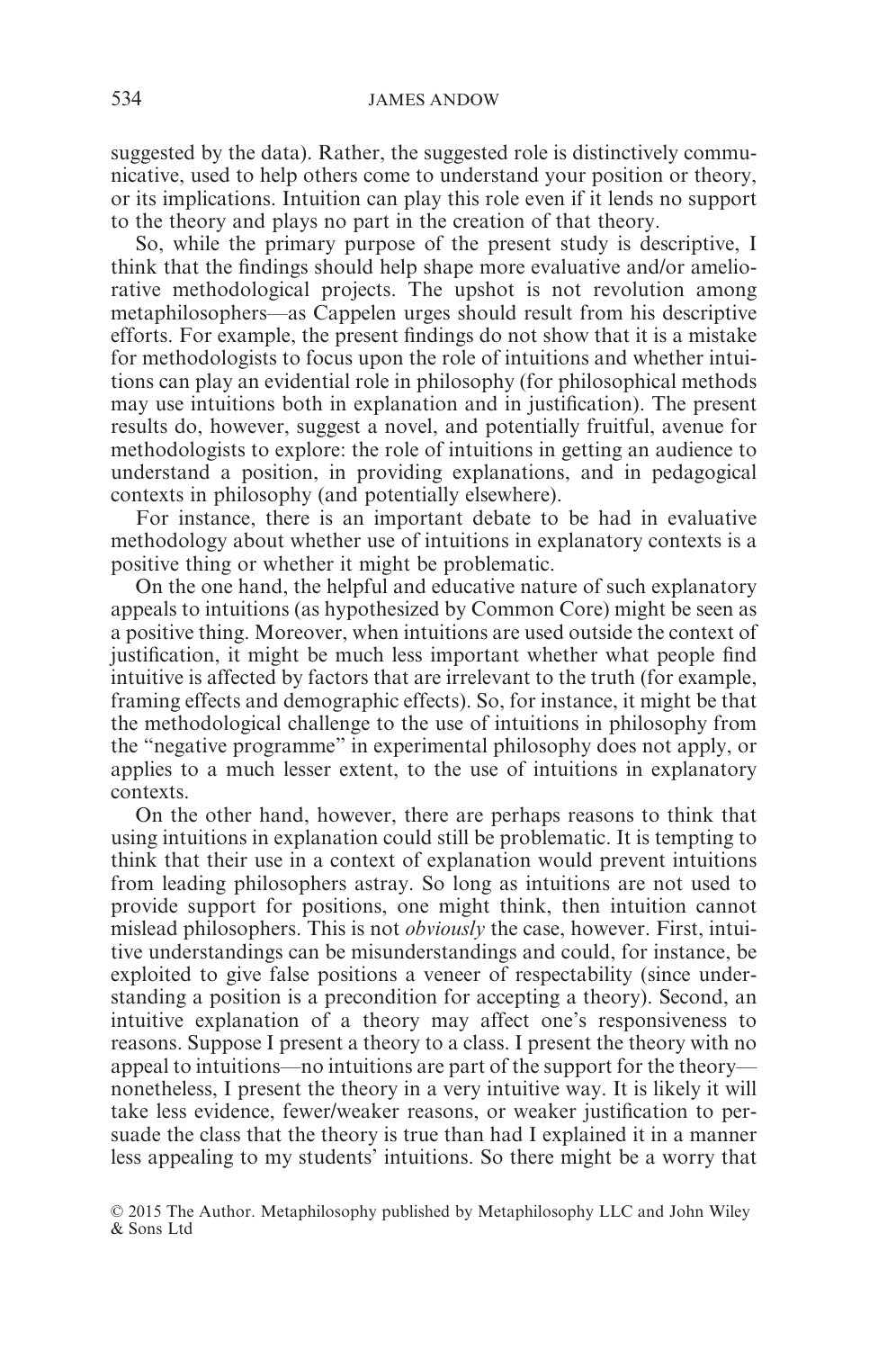exploiting intuitions in the explanation of positions could be somewhat coercive. So long as intuitions can affect how likely we are to accept positions, there is a potential source of concern.

In any case, if Common Core is right, then an important thing for evaluative methodology to do would be to ask whether using intuitions in explanatory contexts is a good or a bad practice. In this project, as in other evaluative projects, it would seem that the empirical science of intuitive judgement would have important contributions to make.

*Department of Philosophy University of Reading Whiteknights Reading, Berkshire RG6 6AH United Kingdom jamesandow@gmail.com*

## **Acknowledgments**

Thanks to a number of anonymous referees, Jules Holroyd, Jonathan Tallant, and audiences in Birmingham, Nottingham, and Liverpool for helpful comments. This article draws on a chapter of my AHRC-funded Ph.D. thesis; the research was conducted while I was a Ph.D. student in Nottingham.

#### **References**

- Abernathy, C., and R. M. Hamm. 1995. *Surgical Intuition: What It Is and How to Get It*. Philadelphia: Hanley and Belfus.
- Addo, M. 2010. "Practice of United Nations Human Rights Treaty Bodies in the Reconciliation of Cultural Diversity with Universal Respect for Human Rights." *Human Rights Quarterly* 32, no. 3:601–64.
- Alexander, C. R., M. A. Chen, D. J. Seppi, and C. S. Spatt. 2010. "Interim News and the Role of Proxy Voting Advice." *Review of Financial Studies* 23, no. 12:4419–54.
- Andow, J. 2015a. "How 'Intuition' Exploded." *Metaphilosophy* 46, no. 2 (April): 189–212.

. 2015b. "Thin, Fine, and with Sensitivity: A Metamethodology of Intuitions." *Review of Philosophy and Psychology* (online first): 1–21.

- Antony, L. 2012. "Different Voices or Perfect Storm: Why Are There So Few Women in Philosophy?" *Journal of Social Philosophy* 43, no. 3 (Fall): 227–55.
- Arregi, K. 2010. "Ellipsis in Split Questions." *Natural Language and Linguistic Theory* 28, no. 3:539–92.
- Austin, L. M. 2010. "Person, Place, or Thing? Property and the Structuring of Social Relations." *University of Toronto Law Journal* 60, no. 2: 445–65.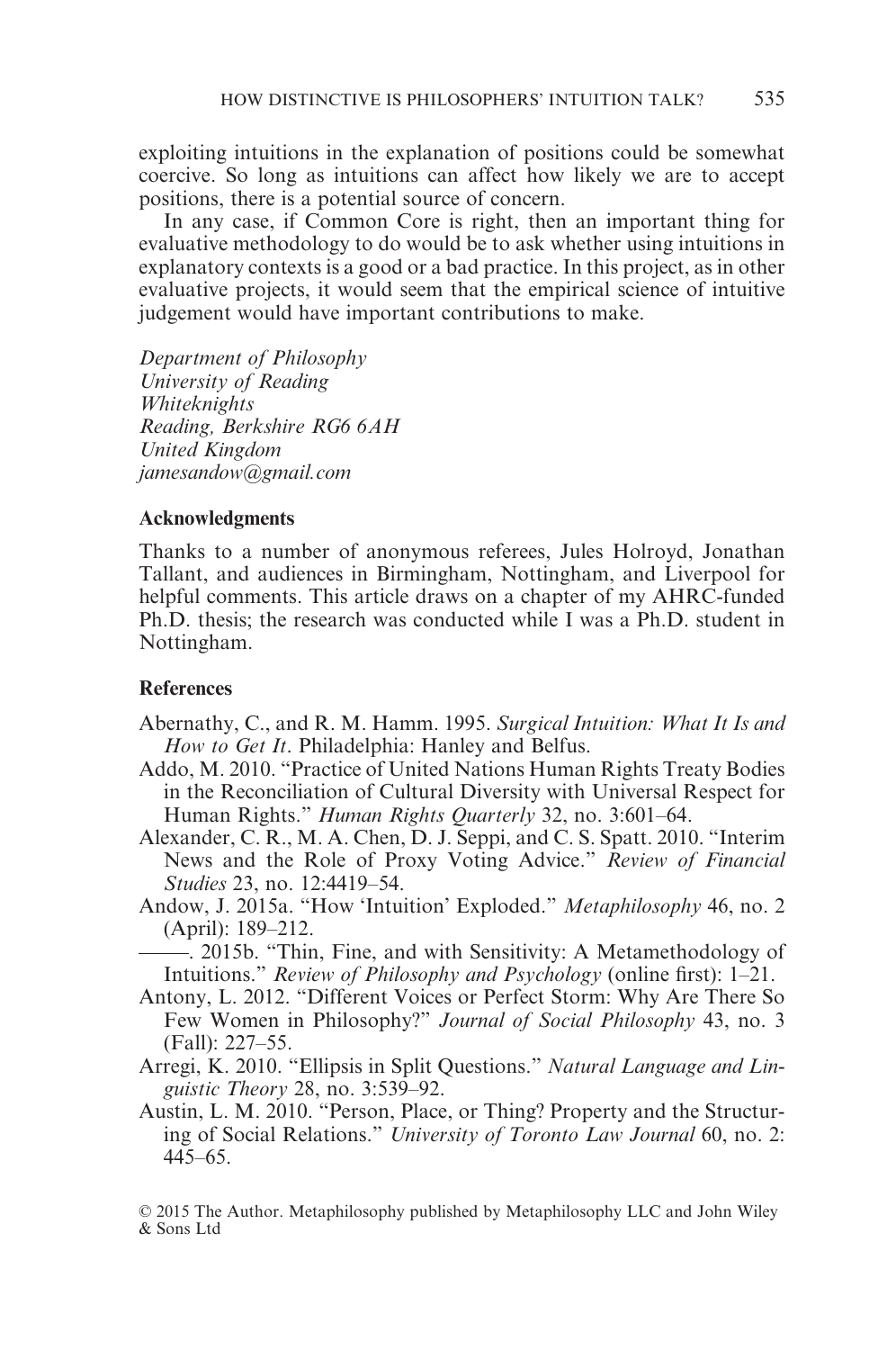- Becsi, Z. 2010. "Does Wealth Imply Secularization and Longevity?" *Journal of Money, Credit and Banking* 42, no. 1:189–202.
- Bettis, C., J. Bizjak, J. Coles, and S. Kalpathy. 2010. "Stock and Option Grants with Performance-Based Vesting Provisions." *Review of Financial Studies* 23, no. 10:3849–88.
- Boguraev, B., and M. Neff. 2010. "A Framework for Traversing Dense Annotation Lattices." *Language Resources and Evaluation* 44, no. 3:183–203.
- Braman, D., D. Kahan, and D. Hoffman. 2010. "Some Realism About Punishment Naturalism." *University of Chicago Law Review* 77, no. 4:1531–609.
- Bray, S. L. 2010. "Preventive Adjudication." *University of Chicago Law Review* 77, no. 3 (Summer): 1275–334.
- Cappelen, H. 2012. *Philosophy Without Intuitions*. Oxford: Oxford University Press.
- Carr, P. B., and C. M. Steele. 2010. "Stereotype Threat Affects Financial Decision Making." *Psychological Science* 21, no. 10:1411–16.
- Chalmers, D. J. 1996. *The Conscious Mind: In Search of a Fundamental Theory*. Oxford: Oxford University Press.
- Charmaz, K. 2006. *Constructing Grounded Theory: A Practical Guide Through Qualitative Analysis*. London: Sage.
- Chehtman, A. 2010. "The Extraterritorial Scope of the Right to Punish." *Law and Philosophy* 29, no. 2:127–57.
- Chui, A. C. W., S. Titman, and K. C. J. Wei. 2010. "Individualism and Momentum Around the World." *Journal of Finance* 65, no. 1:361–92.
- Dunn, B. D., H. C. Galton, R. Morgan, D. Evans, C. Oliver, M. Meyer, R. Cusack, A. D. Lawrence, and T. Dalgleish. 2010. "Listening to Your Heart." *Psychological Science* 21, no. 12:1835–44.
- Erickson, J. E., F. C. Keil, and K. L. Lockhart. 2010. "Sensing the Coherence of Biology in Contrast to Psychology: Young Children's Use of Causal Relations to Distinguish Two Foundational Domains." *Child Development* 81, no. 1:390–409.
- Filippova, E., and J. W. Astington. 2010. "Children's Understanding of Social-Cognitive and Social-Communicative Aspects of Discourse Irony." *Child Development* 81, no. 3:913–928.
- Foley, C. F., and R. Greenwood. 2010. "The Evolution of Corporate Ownership After Ipo: The Impact of Investor Protection." *Review of Financial Studies* 23, no. 3:1231–60.
- Georgosouli, A. 2010. "Regulatory Interpretation: Conversational or Constructive?" *Oxford Journal of Legal Studies* 30, no. 2:361–84.
- Guttman, I., O. Kadan, and E. Kandel. 2010. "Dividend Stickiness and Strategic Pooling." *Review of Financial Studies* 23, no. 12:4455–95.
- Hammond, K. R. 1996. *Human Judgment and Social Policy: Irreducible Uncertainty, Inevitable Error, Unavoidable Injustice*: New York: Oxford University Press.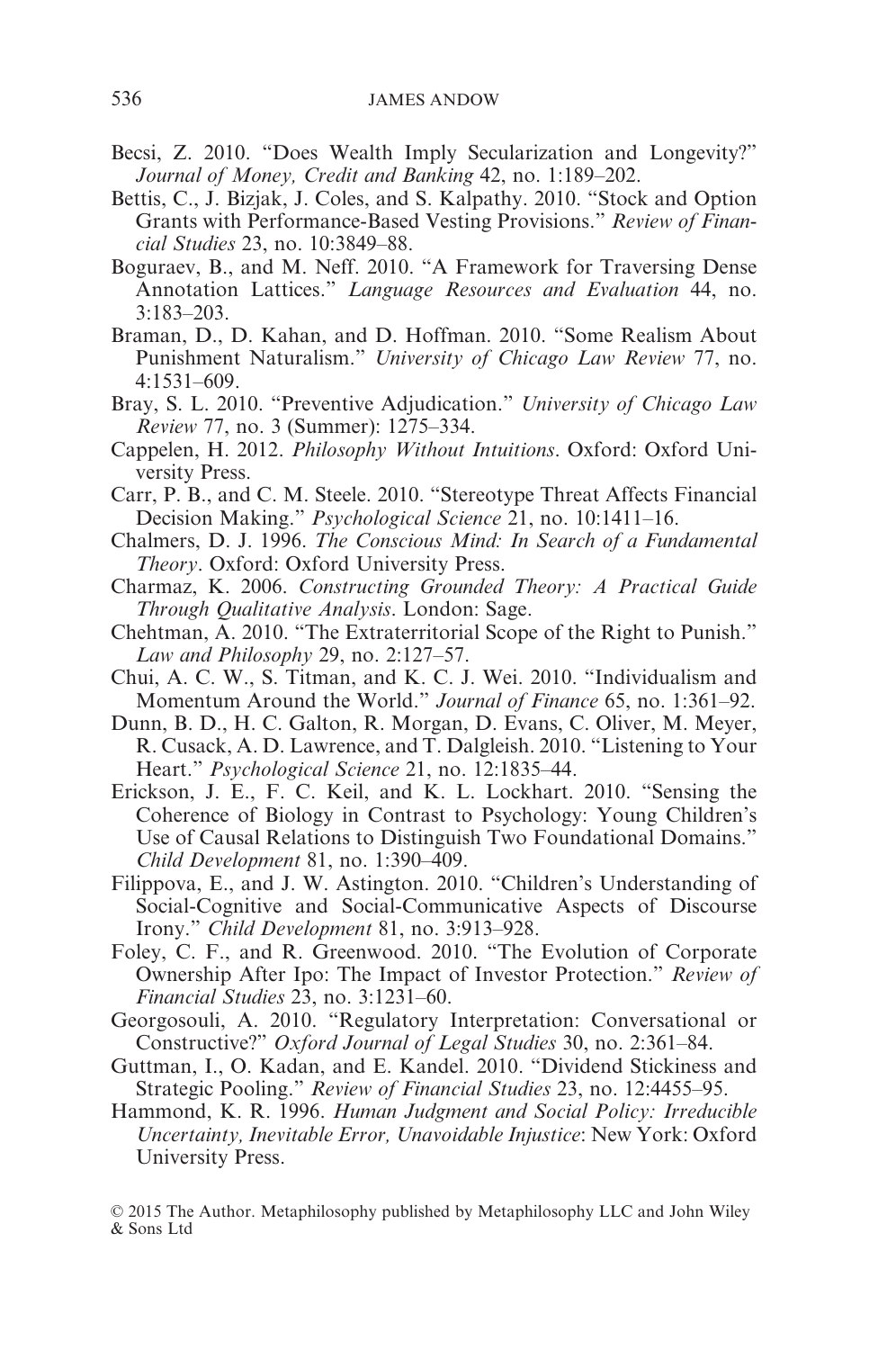- Haspelmath, M. 2010. "The Interplay Between Comparative Concepts and Descriptive Categories (Reply to Newmeyer)." *Language* 86, no. 3:696–99.
- Hunter, T., and P. Resnik. 2010. "Exploiting Syntactic Relationships in a Phrase-Based Decoder: An Exploration." *Machine Translation* 24, no. 2:123–40.
- Kagan, O. 2010. "Genitive Objects, Existence and Individuation." *Russian Linguistics* 34, no. 1:17–39.
- Kanngiesser, P., N. Gjersoe, and B. M. Hood. 2010. "The Effect of Creative Labor on Property-Ownership Transfer by Preschool Children and Adults." *Psychological Science* 21, no. 9:1236–41.
- Kasaki, M. Unpublished. "Enriching the Framework of Experimental Philosophy."
- Kim, S., and T. Baldwin. 2010. "How to Pick Out Token Instances of English Verb-Particle Constructions." *Language Resources and Evaluation* 44, no. 1:97–113.
- Kolari, J. W., and S. Pynnönen. 2010. "Event Study Testing with Cross-Sectional Correlation of Abnormal Returns." *Review of Financial Studies* 23, no. 11:3996–4025.
- Kowske, B., R. Rasch, and J. Wiley. 2010. "Millennials' (Lack of) Attitude Problem: An Empirical Examination of Generational Effects on Work Attitudes." *Journal of Business and Psychology* 25, no. 2:265–79.
- Lane, J. D., H. M. Wellman, and E. M. Evans. 2010. "Children's Understanding of Ordinary and Extraordinary Minds." *Child Development* 81, no. 5:1475–89.
- Ludwig, K. 2010. "Intuitions and Relativity." *Philosophical Psychology* 23, no. 4:427–45.
- Marino, A. M., J. G. Matsusaka, and J. Zábojník. 2010. "Disobedience and Authority." *Journal of Law, Economics, and Organization* 26, no. 3: 427–59.
- Massey, C., J. P. Simmons, and D. A. Armor. 2011. "Hope over Experience." *Psychological Science* 22, no. 2:274–81.
- Mattes, K., M. Spezio, H. Kim, A. Todorov, R. Adolphs, and R. M. Alvarez. 2010. "Predicting Election Outcomes from Positive and Negative Trait Assessments of Candidate Images." *Political Psychology* 31, no. 1:41–58.
- McLean, R. D. 2010. "Idiosyncratic Risk, Long-Term Reversal, and Momentum." *Journal of Financial and Quantitative Analysis* 45, no. 4:883–906.
- Morellec, E., and N. Schürhoff. 2010. "Dynamic Investment and Financing under Personal Taxation." *Review of Financial Studies* 23, no. 1:101–46.
- Nock, M. K., J. M. Park, C. T. Finn, T. L. Deliberto, H. J. Dour, and M. R. Banaji. 2010. "Measuring the Suicidal Mind." *Psychological Science* 21, no. 4:511–17.